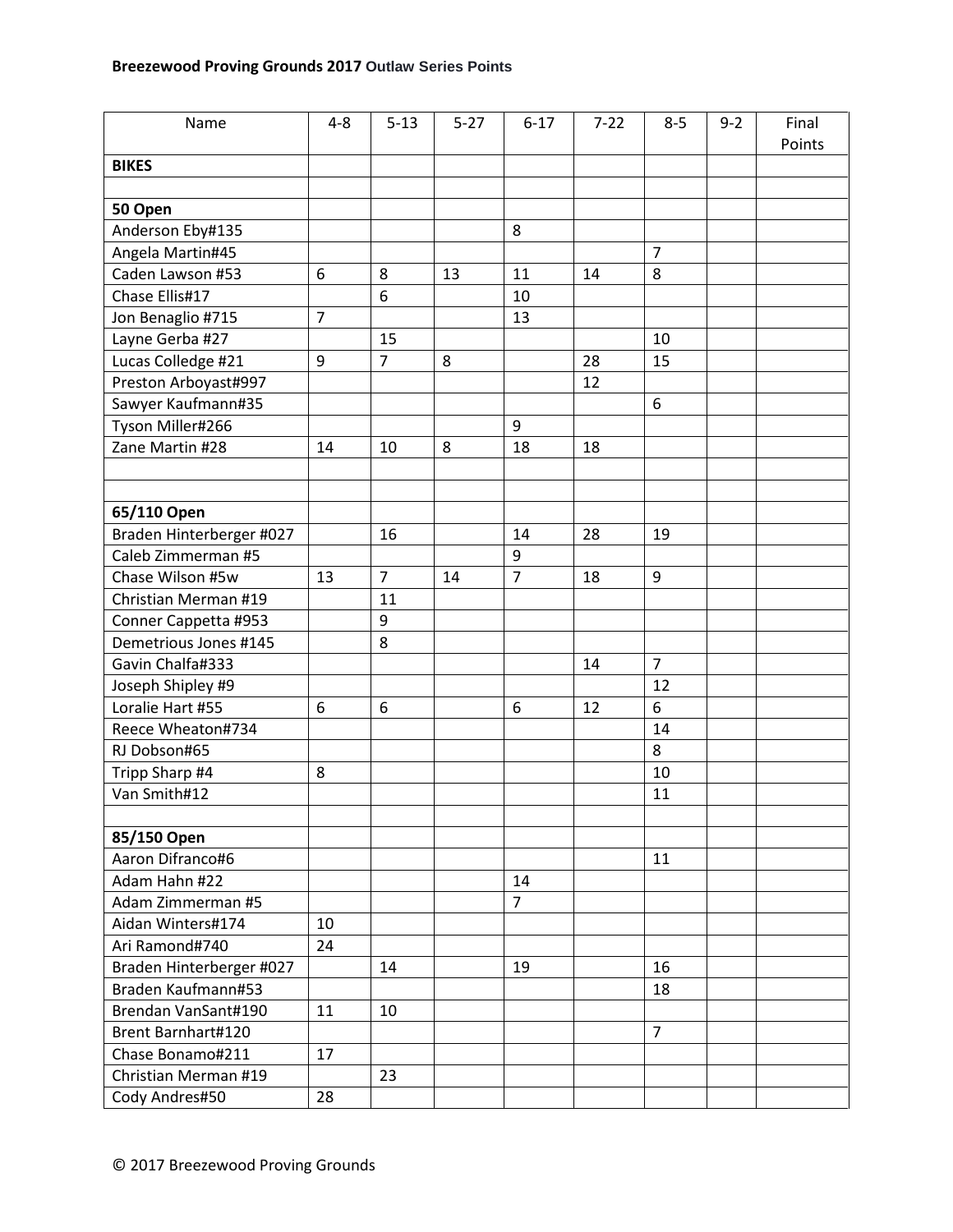| Connor Cappetta #953 |    | 12 |    |                |    |    |  |
|----------------------|----|----|----|----------------|----|----|--|
| Dane Shaw #916       |    |    |    | 12             |    | 8  |  |
| Daniel Couse#319     | 21 |    |    | 18             |    |    |  |
| Dash McMillin#99     |    |    |    |                |    | 22 |  |
| David Swinger#415    | 16 |    |    |                |    | 12 |  |
| Dayne Miller#28      | 22 | 15 | 20 | 10             | 16 | 19 |  |
| Domenic Spenelli#28  | 8  |    |    |                |    |    |  |
| Drayce King#833      | 14 |    |    |                |    |    |  |
| Drayden Lloyd #8     |    |    |    | 11             |    |    |  |
| Dylan Augustine#56   |    |    | 15 |                | 30 | 24 |  |
| Ethan Nichel#5       | 19 | 13 |    | 17             |    | 21 |  |
| Gabe Johnson#356     |    |    |    | 9              |    |    |  |
| Gavin Witherow #178  |    | 9  |    | 8              |    |    |  |
| Jethro Hahn #15      |    |    |    | 20             |    |    |  |
| Joe Arcuri#961       |    |    |    |                |    | 14 |  |
| Joseph Shipley#9     |    |    |    |                |    | 20 |  |
| JP Heffron #301      | 25 | 16 |    |                |    |    |  |
| Kaden Wagner#72x     |    |    |    |                |    | 6  |  |
| Katie Goodman #45    |    | 8  |    |                |    |    |  |
| Kevin Dermer#7       |    |    |    |                |    | 15 |  |
| Kolton Demoss #314   |    | 18 |    |                |    | 10 |  |
| Leigha Rotz#991      | 26 |    |    | 23             |    |    |  |
| Logan Moonery#82     |    |    |    |                |    | 9  |  |
| Mason Stutzman#14    | 18 |    |    |                |    |    |  |
| Matt VanSant#189     | 20 | 11 |    | 21             | 20 | 26 |  |
| Noah Sraver#95       | 23 |    |    |                |    |    |  |
| Odin Cretin#10       | 9  |    |    |                |    |    |  |
| Reece Wheaton#734    |    |    |    |                |    | 23 |  |
| Riley Fosnot #74     | 33 |    |    |                |    | 31 |  |
| Scott Gray#12        | 12 |    | 13 | 16             | 12 | 17 |  |
| Timmy Colonell#44    | 13 |    |    |                |    |    |  |
| Travis Martin#245    | 15 |    | 12 | 15             | 14 | 13 |  |
| Tray Tomalson #199   |    |    |    | 13             |    |    |  |
| Wyatt Rotz #166      |    |    |    | 28             |    |    |  |
|                      |    |    |    |                |    |    |  |
| <b>Kool Boy</b>      |    |    |    |                |    |    |  |
| Alex Wosnarowski#71  |    |    | 11 |                |    |    |  |
| Andrew Decker#821    | 17 |    |    |                |    |    |  |
| Ari Ramond #740      |    |    |    |                | 18 |    |  |
| Bradon Kauffman#53   |    |    |    |                |    | 8  |  |
| Brandon Mitchell#242 | 19 |    |    |                |    |    |  |
| Brayden Koontz#412   |    |    |    |                | 12 |    |  |
| Chayse Berardi#758   | 12 |    |    |                |    |    |  |
| Christian Stoltz#166 | 18 | 9  |    |                |    | 15 |  |
| Cody Andres#50       | 16 |    |    |                |    |    |  |
| Dayne Miller #28     |    |    | 9  | $\overline{7}$ | 16 | 11 |  |
|                      |    |    |    |                |    |    |  |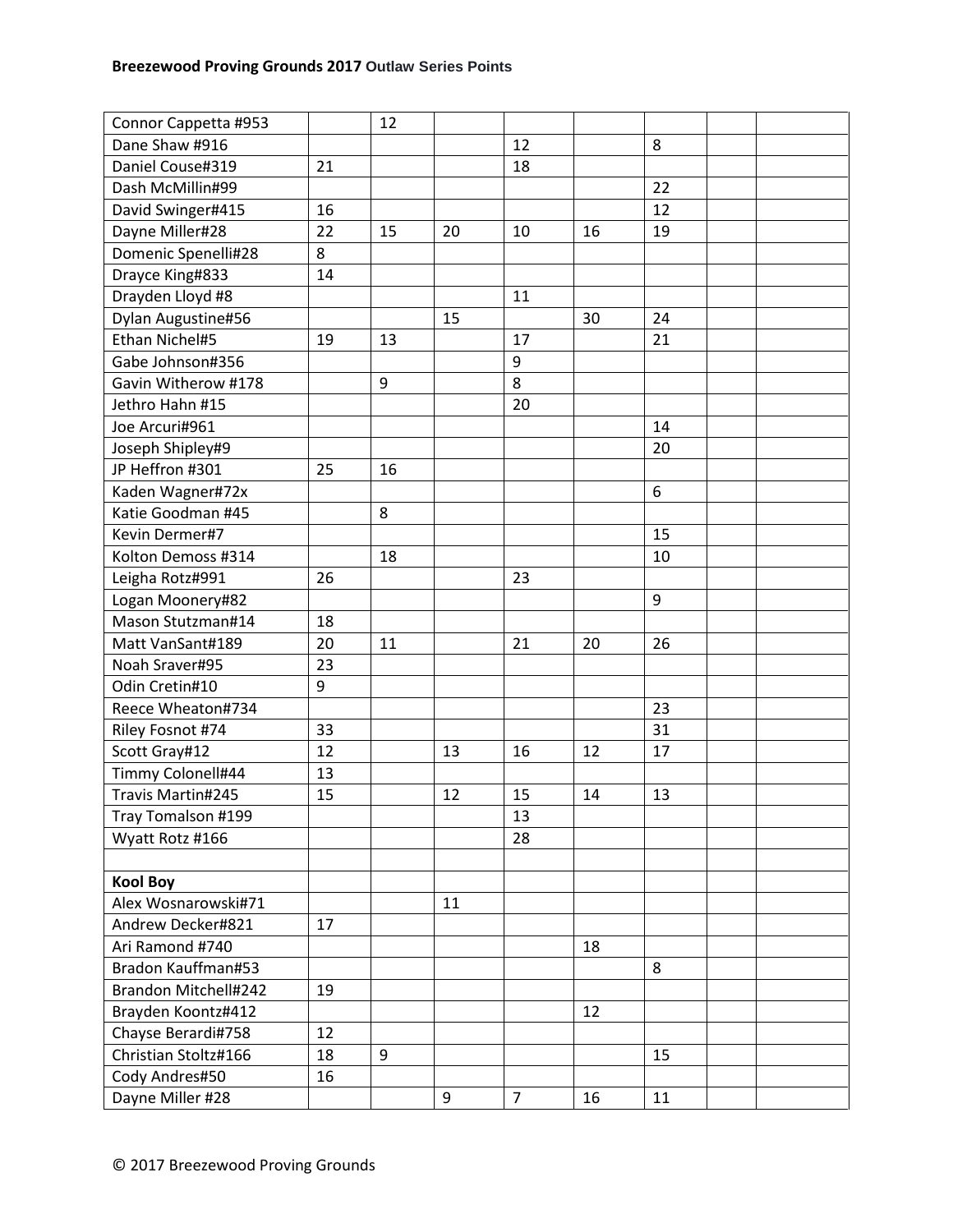| Ethan Swartz#826                            | 14             | 6              |    |                     |    | 9              |  |
|---------------------------------------------|----------------|----------------|----|---------------------|----|----------------|--|
| Evan Griffith #720                          |                | $\overline{7}$ |    |                     |    |                |  |
| Gauge Keith#22                              | 26             |                |    | 17                  |    |                |  |
| Jack Rodgers#351                            | 21             |                |    |                     |    |                |  |
| Jason Roush#28                              |                |                |    |                     |    | $\overline{7}$ |  |
| Jesse Chamberlain #31                       |                |                |    |                     |    | 6              |  |
| Josh Carson#295                             | 11             |                |    |                     |    | 10             |  |
| Josh David #17                              |                | 12             |    |                     |    |                |  |
| Kace Sabedra#36                             |                |                |    | 12                  |    |                |  |
| Levi Lowe#11                                | 13             | 8              |    |                     |    |                |  |
| Mason Guelich#823                           | 15             | 17             | 16 | 9                   | 14 | 13             |  |
| Noah Giles #115                             |                | 10             |    |                     | 22 |                |  |
| Riley Fosnot#74                             | 18             |                |    |                     |    | 20             |  |
| Seth Holderbaum #121                        |                |                | 8  |                     |    |                |  |
| Skylar Whettington#259                      |                |                |    |                     | 36 |                |  |
| Travis Shoemaker#15                         |                |                |    | 6                   |    |                |  |
| Trenton Martin#145                          | 19             |                |    | 8                   | 20 | 12             |  |
| Tyler Jones#81                              |                |                |    |                     | 26 |                |  |
|                                             | 10             |                |    |                     |    |                |  |
| WyattVanladingham#897<br>Zac Dziedzickie#21 |                |                |    | 10                  |    |                |  |
|                                             |                |                |    |                     |    |                |  |
| <b>Old School</b>                           |                |                |    |                     |    |                |  |
| Brandon Minnich#11                          | 18             |                |    |                     |    |                |  |
| Charles McNeill#x                           | $\overline{7}$ | $\overline{7}$ |    |                     |    |                |  |
| Cody Andres#50                              | 9              |                |    |                     |    |                |  |
| Dalton Snook#25s                            | 8              |                |    |                     |    |                |  |
| Dan Osterhaut #715                          |                | 16             |    |                     |    |                |  |
|                                             |                | 9              | 9  |                     |    |                |  |
| Dayne Miller #2                             |                |                |    |                     |    | 8              |  |
| Devin Lykens#04                             |                | 11             | 11 | 15                  | 24 | 13             |  |
| Eddie Byrd#81<br>Justin Hall #55            | 11             |                |    | 10                  |    |                |  |
|                                             |                | 8              | 16 | 8                   |    |                |  |
| Scott Myers#34                              | 13             | 6              |    |                     | 14 | 6              |  |
| Shane Jernigan #3<br>Trenton Martin#145     | 10             |                |    | 6<br>$\overline{7}$ |    |                |  |
|                                             |                |                |    |                     |    |                |  |
| <b>Women Open</b>                           |                |                |    |                     |    |                |  |
| Amy Hafer#86                                | $\overline{7}$ | 6              |    | 6                   | 14 | $\overline{7}$ |  |
| Ashley Wetzel #233                          |                | 8              |    |                     |    |                |  |
| Britnee McMahon#11                          | 8              | 9              |    | $\overline{7}$      | 12 | 9              |  |
| Cassie Rupp#09                              | 9              | 11             | 10 | 9                   |    | 14             |  |
| Catherine Couse#222                         | 10             |                |    |                     |    |                |  |
| Debra Mezzaros#59                           |                |                |    |                     |    | 6              |  |
| Grace Payne#9                               | 19             | 20             | 15 |                     | 28 |                |  |
| Katie Dorsey #280                           |                | $\overline{7}$ |    |                     |    |                |  |
| Katie Goodman #45                           |                | 10             |    |                     |    |                |  |
|                                             | 6              |                |    |                     |    |                |  |
| Kimberly Phomsopha#99                       |                |                |    |                     |    |                |  |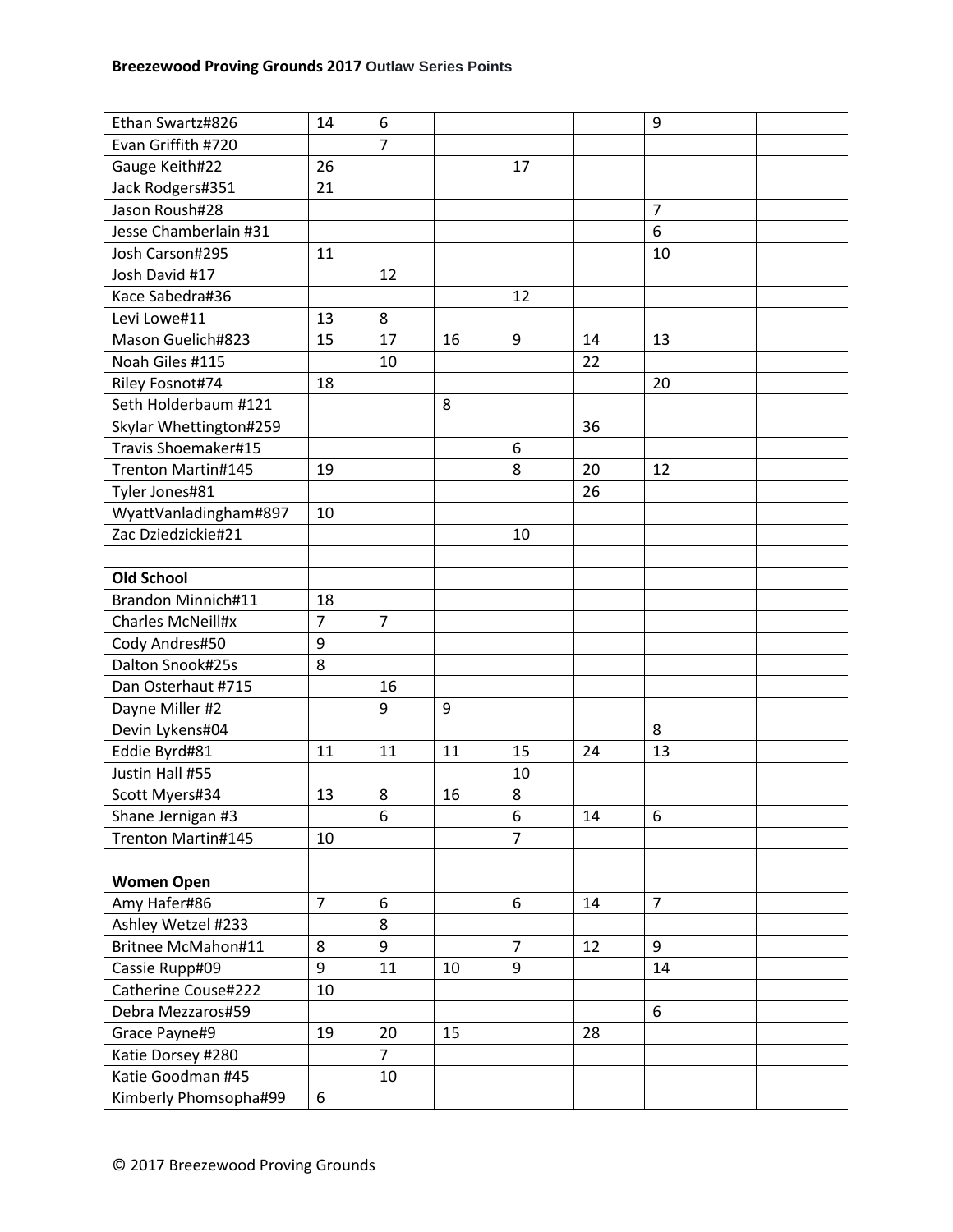| Leigha Rotz #991       | 14               |                 |                 | 14               |                 |                  |  |
|------------------------|------------------|-----------------|-----------------|------------------|-----------------|------------------|--|
| Miranda Stuckey #88    |                  | 13              |                 |                  |                 |                  |  |
| Robyn Greer#919        | 11               | 15              | $\overline{7}$  |                  | 18              |                  |  |
| Tiffany Fanala #232    | 12               | 12              | 8               |                  |                 |                  |  |
|                        |                  |                 |                 |                  |                 |                  |  |
| <b>Open Trophy</b>     |                  |                 |                 |                  |                 |                  |  |
| Bret Shipley#702       |                  |                 | 1 <sup>st</sup> | 1 <sup>st</sup>  |                 |                  |  |
| Cameron Matz #9        | g <sup>th</sup>  | 5 <sup>th</sup> |                 |                  |                 |                  |  |
| Cameron Phomsopha #113 | 3 <sup>rd</sup>  | 1 <sup>st</sup> |                 |                  |                 |                  |  |
| Chance Watro #97       | 2 <sup>nd</sup>  |                 |                 |                  |                 |                  |  |
| Chris Andrews#325      |                  |                 |                 |                  | 2 <sup>nd</sup> |                  |  |
| Cory Gillion#227       |                  |                 |                 |                  |                 | 2 <sup>nd</sup>  |  |
| Daniel Henry#137       |                  |                 |                 | 3 <sup>rd</sup>  |                 | 4 <sup>th</sup>  |  |
| David Anderson#55      |                  |                 |                 |                  |                 | $10^{\text{th}}$ |  |
| Dustin Mallow #58      |                  | $2^{nd}$        |                 | 5 <sup>th</sup>  |                 |                  |  |
| Dylan Sharp #311       | 1 <sup>st</sup>  |                 |                 |                  |                 |                  |  |
| Dylon Coon #78         | 5 <sup>th</sup>  |                 |                 |                  |                 |                  |  |
| Gavin Clark#102        |                  |                 |                 |                  |                 | 6 <sup>th</sup>  |  |
| Greg Asher#413         |                  |                 | 4 <sup>th</sup> |                  |                 |                  |  |
| Gregory Couse #222     |                  |                 |                 | 4 <sup>th</sup>  |                 |                  |  |
| Hunter Hillyard #8     | 4 <sup>th</sup>  | 3 <sup>rd</sup> | 2 <sup>nd</sup> |                  |                 | $q^{th}$         |  |
| James Myers#83         |                  |                 |                 |                  |                 | $11^{th}$        |  |
| John Ashcraft #x       |                  |                 | $3^{\text{rd}}$ |                  |                 | 3 <sup>rd</sup>  |  |
| Josh Howser #718       |                  |                 |                 | 2 <sup>nd</sup>  | 1 <sup>st</sup> | 1 <sup>st</sup>  |  |
| Kevin Clark #87        |                  |                 | 5 <sup>th</sup> | 8 <sup>th</sup>  |                 |                  |  |
| Lucas Agee #256        | 13 <sup>th</sup> |                 |                 |                  |                 |                  |  |
| Matthew Café #831      | 6 <sup>th</sup>  |                 |                 |                  |                 |                  |  |
| Mike Feathers #447     | $10^{\text{th}}$ |                 |                 | 6 <sup>th</sup>  |                 |                  |  |
| Nathan Rane #253       | 7 <sup>th</sup>  | 4 <sup>th</sup> |                 |                  |                 |                  |  |
| Paul Hrubochak#735     |                  |                 |                 |                  |                 | 5 <sup>th</sup>  |  |
| Shane Benitez #556     | 8 <sup>th</sup>  |                 |                 |                  |                 | 8 <sup>th</sup>  |  |
| Shaun Cram #856        | $12^{th}$        |                 |                 |                  |                 |                  |  |
| Stash Breinich #158    |                  |                 |                 | $10^{\text{th}}$ |                 | $12^{\text{th}}$ |  |
| Steve Frye #49         |                  | 6 <sup>th</sup> |                 |                  |                 |                  |  |
| Steven Frye #49        |                  |                 |                 | $q^{th}$         |                 |                  |  |
| Tyler Pennington #974  | $11^{th}$        |                 |                 | 7 <sup>th</sup>  |                 | 7 <sup>th</sup>  |  |
|                        |                  |                 |                 |                  |                 |                  |  |
| 250 Beginner           |                  |                 |                 |                  |                 |                  |  |
| Aaron Callihan #8      |                  |                 | 21              |                  |                 |                  |  |
| Andy Claar #247        |                  | 16              | 26              | 22               | 42              | 26               |  |
| Angus Compton#818      |                  |                 |                 |                  |                 | 24               |  |
| Anthony Fama #49       |                  |                 | 20              | 14               |                 |                  |  |
| Austin Crouse #11      |                  |                 | 31              |                  |                 |                  |  |
| Austin Monroe #6       | 13               |                 |                 | 13               |                 |                  |  |
| Boris Funk#41          | 29               |                 |                 |                  |                 |                  |  |
| Brandon Falls#876      | 23               |                 |                 |                  |                 |                  |  |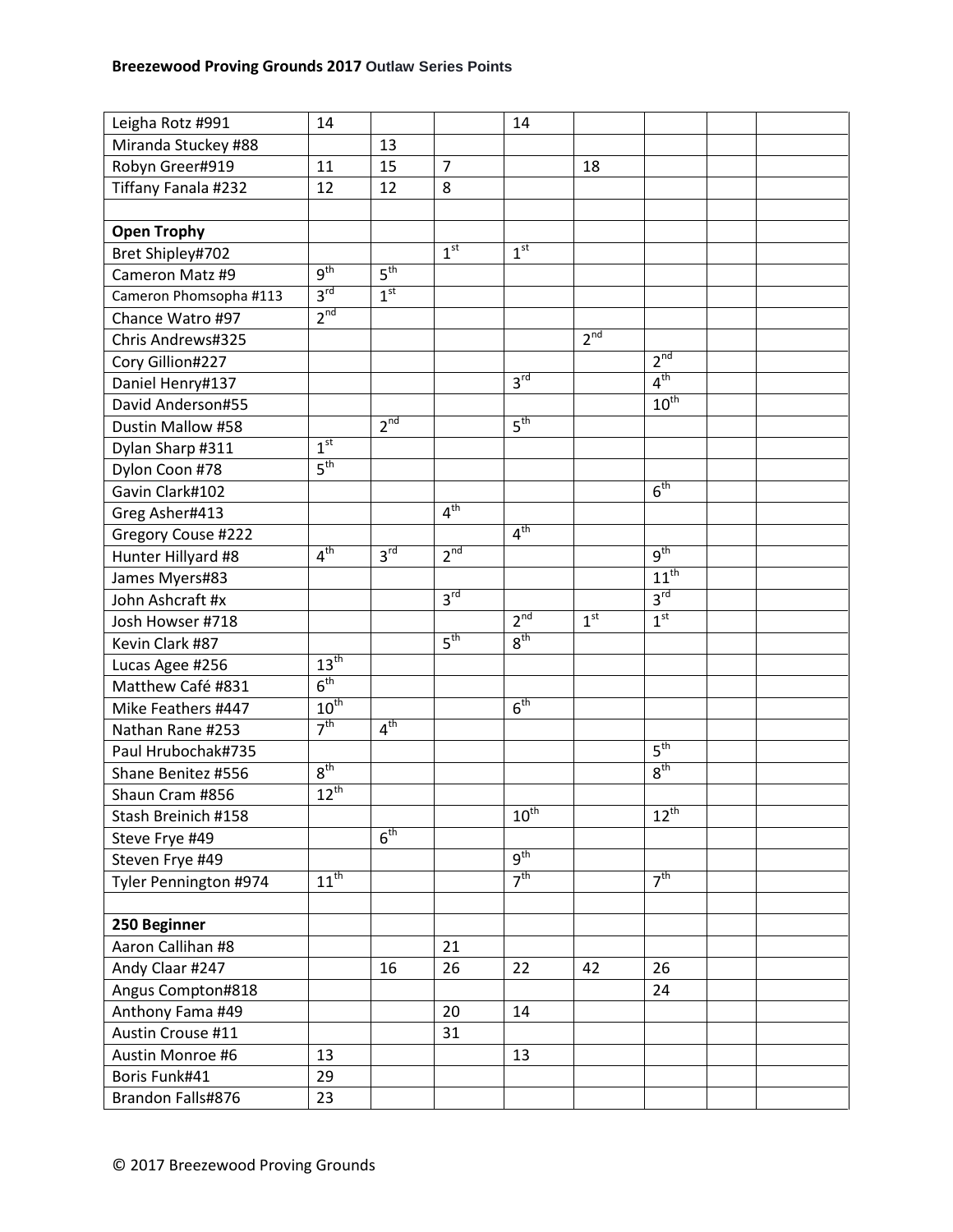| Brandon Ickes#64             | $38 - 1^{st}$          |                |                      | $34-3^{rd}$            |                      |                      |  |
|------------------------------|------------------------|----------------|----------------------|------------------------|----------------------|----------------------|--|
| Brandon James #432           | 8                      |                |                      |                        |                      |                      |  |
| <b>Braxton Mitchell #242</b> | $34 - 1$ <sup>st</sup> |                |                      |                        |                      |                      |  |
| Bryce Hoffman #12            |                        |                |                      | 9                      |                      |                      |  |
| Cade Leatherman#367          |                        |                |                      |                        | $64 - 2^{nd}$        |                      |  |
| Cadon Winn #22               | 16                     |                |                      |                        |                      |                      |  |
| Cameron Matz #9              | 21                     | 21             |                      |                        |                      |                      |  |
| Chett Pesta#227              |                        |                |                      |                        | 22                   |                      |  |
| Chris Brumbaugh #238         |                        | $\overline{7}$ | 16                   |                        | 18                   | 14                   |  |
| Chris West#426               | 11                     |                |                      | $\overline{7}$         |                      |                      |  |
| CJ Wilson #222               | 12                     |                |                      |                        |                      |                      |  |
| Clark Kammerer #51           |                        | 22             |                      |                        |                      |                      |  |
| Codi Leathman#367            |                        |                |                      |                        |                      | 23                   |  |
| Cody Etters #119             | 13                     |                |                      |                        |                      |                      |  |
| Colt Shannon #220            | $29-2^{nd}$            |                |                      |                        |                      |                      |  |
| Colten Stutzman #45          | 18                     |                |                      |                        |                      |                      |  |
| Cory Bupp#908                |                        |                |                      |                        |                      | $40-1$ <sup>st</sup> |  |
| Damon Strayer#296            | 20                     |                |                      |                        |                      |                      |  |
| Dan Deroche#37               |                        |                |                      |                        |                      | 15                   |  |
| Derek Keeseman #26           | 15                     |                |                      | 25                     |                      |                      |  |
| Devon Stump #3               |                        |                |                      | 12                     | 28                   |                      |  |
| Dustin Corle #554            | $33-2$ <sup>nd</sup>   |                |                      |                        |                      |                      |  |
| Eddie Byrd#88                |                        |                |                      |                        |                      | $33 - 3^{rd}$        |  |
| Eric Pena#911                |                        |                |                      |                        | 56                   |                      |  |
| Ferdy Sosa#920               |                        |                |                      |                        | $60-3$ <sup>rd</sup> | $35-2^{nd}$          |  |
| Hunter Durlar #338           |                        | 13             |                      | 21                     | 32                   |                      |  |
| Hunter Dyer #288             | 25                     |                |                      |                        |                      |                      |  |
| Isaac Born #116              |                        | 12             |                      |                        |                      |                      |  |
| Jason Inverso #91            |                        |                |                      | 30                     |                      |                      |  |
| Jeffrey Bennett #17          | 23                     |                |                      |                        |                      |                      |  |
| Jeremy McCauley #113         | 14                     |                |                      | 17                     | 24                   | 19                   |  |
| Joe Calvert#12               | 27                     | 26             |                      | 29                     | 50                   |                      |  |
| John Conklin #3              |                        |                |                      | 15                     |                      | 29                   |  |
| John Conlein#3               |                        |                |                      |                        | 46                   |                      |  |
| John Hufnagel#1x             |                        |                |                      |                        | $74-1$ <sup>st</sup> |                      |  |
| Jordan Connell #142          |                        | 14             |                      | 31                     |                      |                      |  |
| Jordan James#241             | 12                     |                |                      |                        |                      |                      |  |
| Josh Buckner #430            |                        | 19             | 24                   | 18                     | 40                   | 27                   |  |
| Josh David #17               | 21                     | 17             |                      | 26                     | 38                   |                      |  |
| Justin Verbonitz #410        |                        | 11             |                      | 16                     | 20                   | 25                   |  |
| Kace Sabedra #36             |                        |                |                      | $41 - 1$ <sup>st</sup> |                      |                      |  |
| Kalim Snowberger #724        | 19                     |                |                      |                        |                      |                      |  |
| Kavan Holderbaum #110        |                        | 23             | $36-1$ <sup>st</sup> |                        |                      |                      |  |
| Lance Quick #10              | 22                     |                |                      |                        |                      |                      |  |
| Logan Rummell#133            | 25                     |                |                      |                        |                      |                      |  |
| Lucas Agee #256              | 15                     |                |                      |                        |                      |                      |  |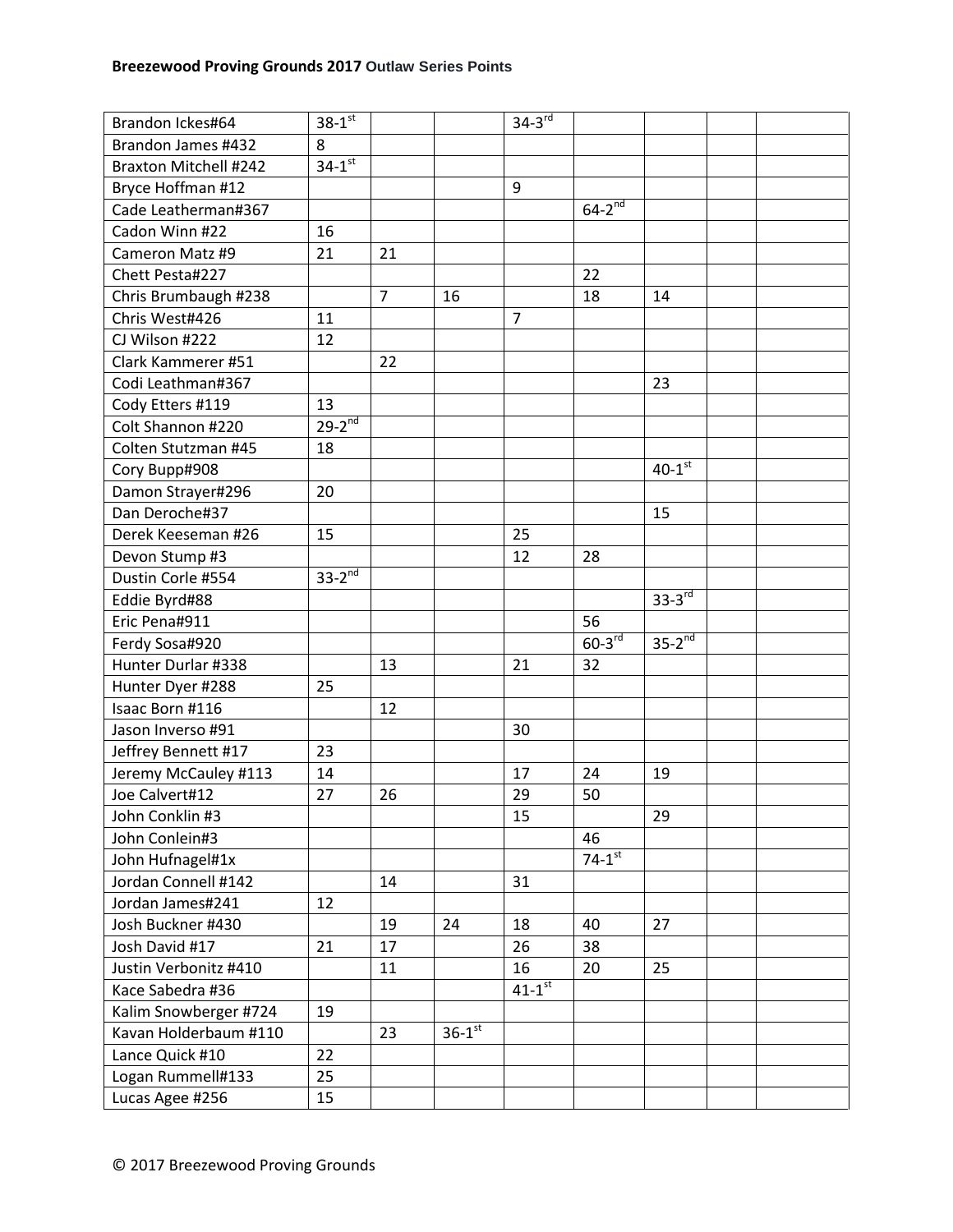| Luis Aguilar#331<br>21<br>Luke Hahn #157<br>11<br>Manuel Ramos#983<br>58<br>28<br>$27 - 3^{rd}$<br>22<br>Mason Guelich #823<br>17<br>33<br>36<br>27<br>Matt Funk #37<br>17<br>Matt Heacock #718<br>24<br>Matt Walker#34<br>30<br>9<br>Miles Major#100<br>26<br>18<br>6<br>10 |
|------------------------------------------------------------------------------------------------------------------------------------------------------------------------------------------------------------------------------------------------------------------------------|
|                                                                                                                                                                                                                                                                              |
|                                                                                                                                                                                                                                                                              |
|                                                                                                                                                                                                                                                                              |
|                                                                                                                                                                                                                                                                              |
|                                                                                                                                                                                                                                                                              |
|                                                                                                                                                                                                                                                                              |
|                                                                                                                                                                                                                                                                              |
| Nate Smith#387<br>16                                                                                                                                                                                                                                                         |
| Nate Thomas #68<br>19                                                                                                                                                                                                                                                        |
| Nathan Rahe #253<br>20<br>27<br>30<br>19                                                                                                                                                                                                                                     |
| 18<br>Nick Eyer #263<br>28                                                                                                                                                                                                                                                   |
| Noah Giles #115<br>17<br>8<br>30<br>48                                                                                                                                                                                                                                       |
| Quinn Cole #1<br>24                                                                                                                                                                                                                                                          |
| 10<br>6<br>16<br>Robert Morris #158                                                                                                                                                                                                                                          |
| 26<br>Ryan Mikulsky #109                                                                                                                                                                                                                                                     |
| Sam Silfies #44<br>14                                                                                                                                                                                                                                                        |
| Sam Wilson #31<br>22<br>10                                                                                                                                                                                                                                                   |
| Shawn Confer#7<br>17                                                                                                                                                                                                                                                         |
| 18<br>13                                                                                                                                                                                                                                                                     |
| Shawn Long #26                                                                                                                                                                                                                                                               |
| TJ Pibade#33<br>52                                                                                                                                                                                                                                                           |
| TJ Rhode #33<br>26<br>15<br>22                                                                                                                                                                                                                                               |
| Tom Nagle II #53<br>32                                                                                                                                                                                                                                                       |
| 20<br>25<br>28<br>Tommy Riccio #912<br>23                                                                                                                                                                                                                                    |
| $31-3^{rd}$<br>Trevor Black #32                                                                                                                                                                                                                                              |
| $34-1$ <sup>st</sup><br>Ty Claycomb #63                                                                                                                                                                                                                                      |
| Tyler Adams #710<br>29<br>32<br>31                                                                                                                                                                                                                                           |
| 54<br>Tyler Helwig#x                                                                                                                                                                                                                                                         |
| Tyler Laughard #418<br>10<br>24<br>25<br>28<br>34                                                                                                                                                                                                                            |
| 8<br>Tyler Rissinger#13<br>16                                                                                                                                                                                                                                                |
| $36-2^{nd}$<br>Tyler Wildsmith #428<br>31                                                                                                                                                                                                                                    |
| $27-3^{rd}$<br>$29-2^{nd}$<br>Wyatt Everhart #510<br>23<br>20<br>44                                                                                                                                                                                                          |
| Zach Burger #316<br>9<br>19                                                                                                                                                                                                                                                  |
| Zack Cave #33<br>24<br>20                                                                                                                                                                                                                                                    |
| Zane Gehers #844<br>11                                                                                                                                                                                                                                                       |
|                                                                                                                                                                                                                                                                              |
| 450 Beginner                                                                                                                                                                                                                                                                 |
| ? no number 5 <sup>th</sup> place<br>27                                                                                                                                                                                                                                      |
| Aaron Haynes #879<br>19                                                                                                                                                                                                                                                      |
| Alden Helmickn #694<br>29                                                                                                                                                                                                                                                    |
| Andy Morelli #11<br>28                                                                                                                                                                                                                                                       |
| Athen Hayes #815<br>10                                                                                                                                                                                                                                                       |
| Austin Karlinsey #111<br>17<br>28<br>23<br>18                                                                                                                                                                                                                                |
| Ben Yahner #11<br>17                                                                                                                                                                                                                                                         |
| Brandon Buhr #340<br>9                                                                                                                                                                                                                                                       |
| Brandon Heist #99<br>11                                                                                                                                                                                                                                                      |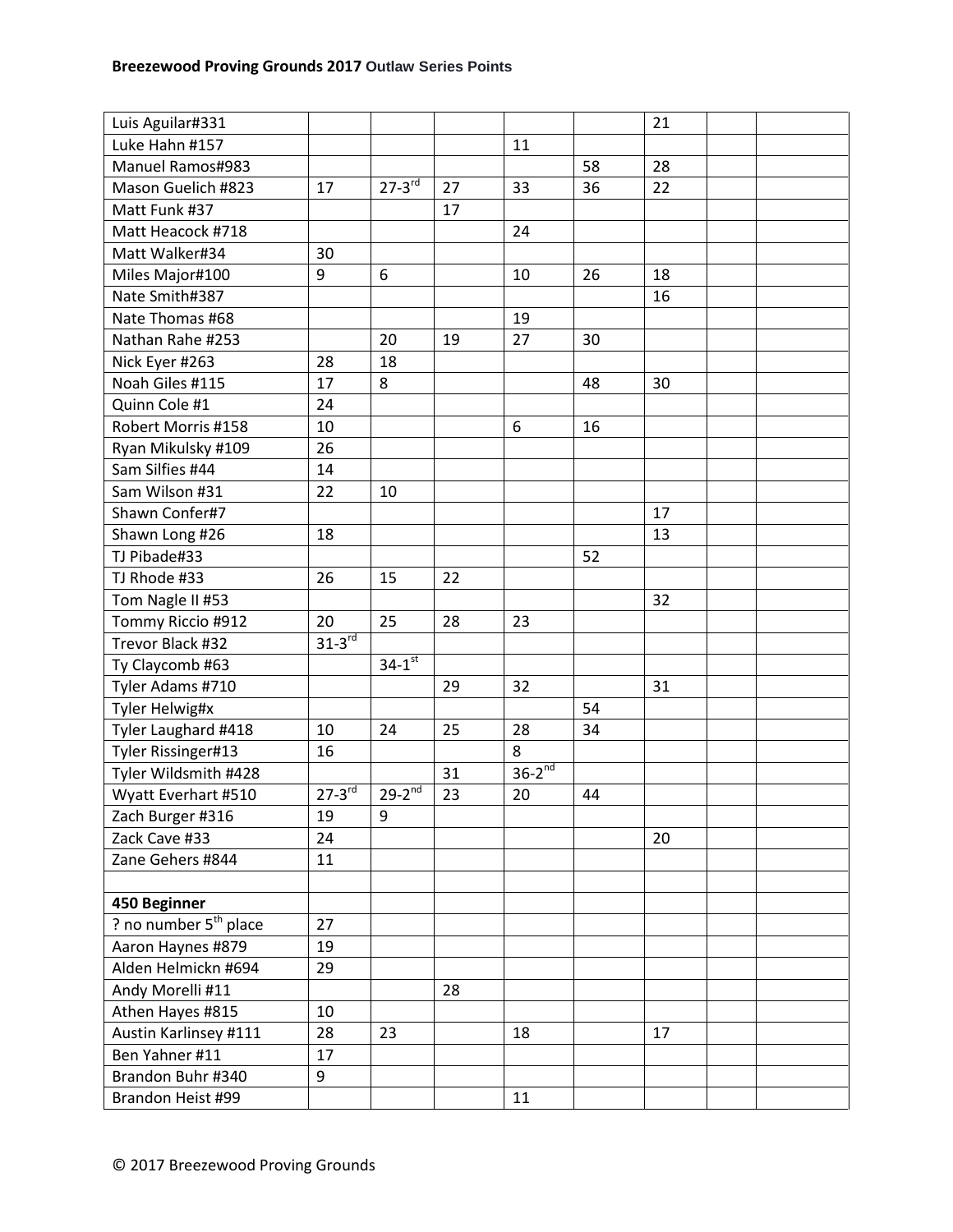| Brandon Ickes #256    | $34-2^{nd}$            | $27-3$ <sup>rd</sup> |               |                      |                      |                        |     |     |
|-----------------------|------------------------|----------------------|---------------|----------------------|----------------------|------------------------|-----|-----|
| Bryce Hoffman #12     | 11                     |                      | 17            |                      |                      |                        |     |     |
| Cadon Winn #22        | 11                     |                      |               |                      |                      |                        |     |     |
| Charles Hropovich #09 |                        | 21                   | 24            | 20                   | 28                   | 23                     |     |     |
| Chris Brumbaugh#238   |                        |                      |               |                      | $42-3^{rd}$          | 16                     |     |     |
| CJ Seek #616          |                        | 25                   |               |                      |                      |                        |     |     |
| Codi Leatherman#23    |                        |                      |               |                      |                      | 27                     |     |     |
| Cody Stewart #22      |                        | 12                   |               |                      |                      |                        |     |     |
| Colt Shannon #220     | 25                     |                      |               |                      |                      |                        |     |     |
| Colton Walls #258     | 24                     |                      |               |                      |                      |                        |     |     |
| Cory Bupp#908         |                        |                      |               |                      |                      | $33-2^{n\overline{d}}$ |     |     |
| Dan Reinhardt #871    | 20                     |                      |               |                      |                      |                        |     |     |
| David Ramsey #99      |                        | 15                   | $32-3^{rd}$   | 15                   |                      | 11                     |     |     |
| Daylon Coon #78       | $31-2^{nd}$            |                      |               |                      |                      |                        |     |     |
| Dennis Gutierrez#55   |                        |                      |               |                      |                      | 14                     |     |     |
| Derek Rice #401       | 21                     |                      |               |                      |                      |                        |     |     |
| Devin Adams #419      |                        |                      | 19            | 13                   |                      | 10                     |     |     |
| Devin Armstrong #114  | 19                     |                      |               |                      |                      |                        |     |     |
| Devin Boettner #94    | 18                     |                      |               |                      |                      |                        |     |     |
| Dustin Corle #554     | 23                     |                      |               |                      |                      |                        |     |     |
| Eric Pena#911         |                        |                      |               |                      | $56-1$ <sup>st</sup> |                        |     |     |
| Erik King#612         |                        |                      |               |                      | 22                   |                        |     |     |
| Ferdy Sosa#920        |                        |                      |               |                      | $46-2^{nd}$          | 18                     |     |     |
| Garrett Ward #3       |                        |                      |               | 19                   | 40                   |                        |     |     |
| Greg Martin #542      | $29 - 3^{rd}$          | $34-1$ <sup>st</sup> | 29            | 22                   |                      |                        |     |     |
| Hunter Dyer #288      | 26                     |                      |               |                      |                      |                        |     |     |
| Hunter Hillyard #8    | $39 - 1^{st}$          | $29 - 2^{nd}$        | $39 - 1^{st}$ | ***                  | $***$                | ***                    | *** | 107 |
| Jake Lowe #331        |                        | 16                   |               |                      |                      |                        |     |     |
| James Myers #83       | 16                     |                      |               |                      |                      | 12                     |     |     |
| Jason Hawkins #23     | 23                     |                      |               |                      |                      |                        |     |     |
| Jeffrey Bennett #17   | $36 - 1$ <sup>st</sup> |                      |               |                      |                      |                        |     |     |
| Jeffrey Dull #454     | 17                     |                      |               |                      |                      |                        |     |     |
| Jeramy Shook#829      |                        |                      |               |                      | 18                   |                        |     |     |
| Jimmy Zambrana#189    |                        |                      |               |                      |                      | 19                     |     |     |
| Joe Calvert #225      | 22                     |                      | 31            | $33-1$ <sup>st</sup> |                      | $38-1$ st              |     |     |
| John Tezzatti #692    | 26                     |                      |               |                      |                      |                        |     |     |
| Jonathan Flesher #14  | 30                     |                      |               |                      |                      |                        |     |     |
| Jordan Shode #55      |                        |                      |               | 17                   |                      |                        |     |     |
| Josh Warner #85       | 18                     | 17                   |               | 16                   | 26                   | 21                     |     |     |
| Joshua Helbers #157   | 15                     | 14                   |               |                      |                      |                        |     |     |
| Justin Verbonitz#410  |                        |                      |               |                      |                      | 22                     |     |     |
| Kalim Snowberger #724 | 14                     |                      |               |                      |                      |                        |     |     |
| Kavan Holderbaum #110 |                        | 26                   | $34-2^{nd}$   |                      |                      |                        |     |     |
| Luis Aguilar#331      |                        |                      |               |                      | 24                   | 20                     |     |     |
| Luke Ickes #236       |                        |                      | 26            |                      |                      |                        |     |     |
| Manual Ramos#983      |                        |                      |               |                      | 30                   | 29                     |     |     |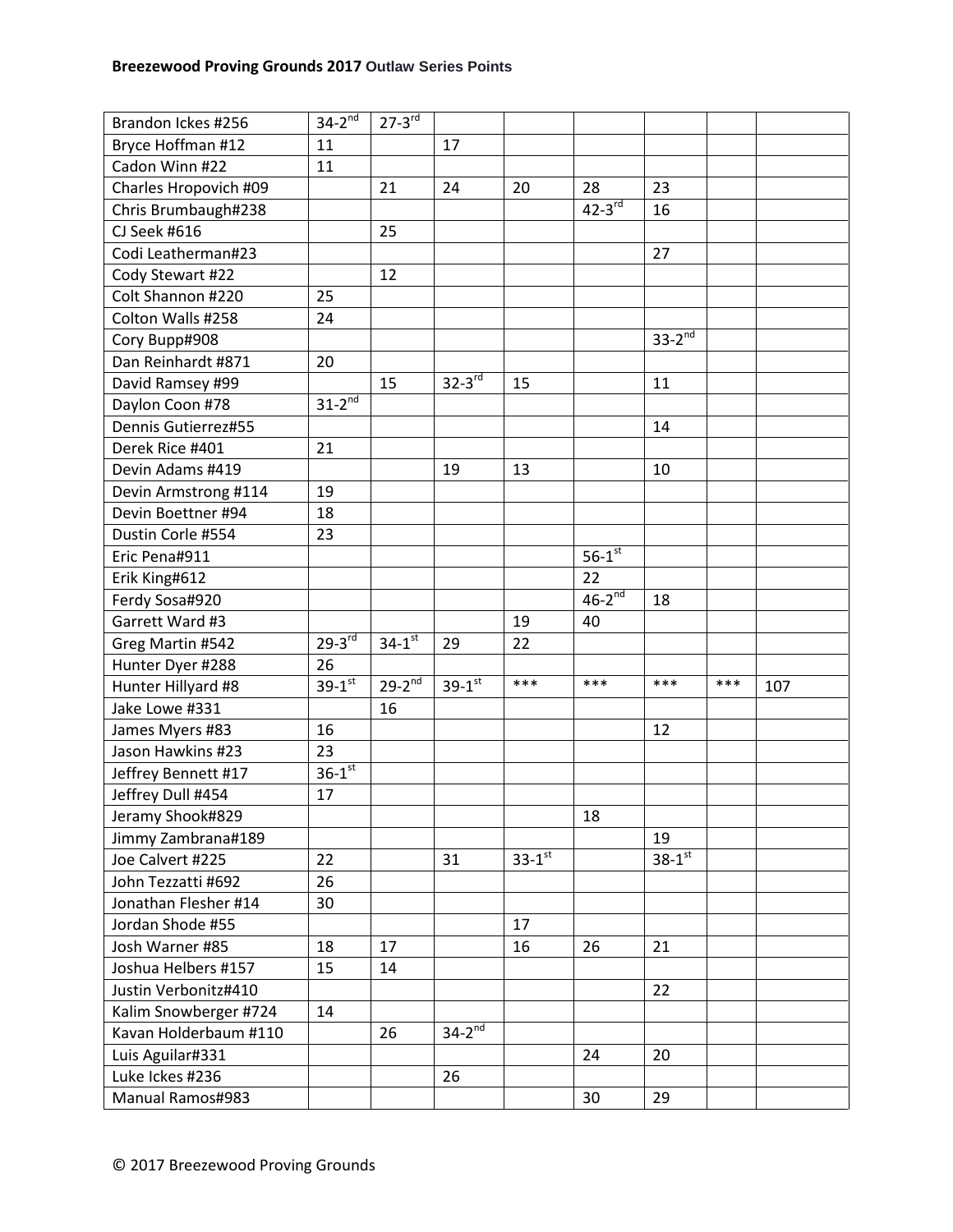| Mark Frahn #2          |             | 11 |    |                      |    |             |  |
|------------------------|-------------|----|----|----------------------|----|-------------|--|
| Matt Gilbert #393      |             |    | 21 |                      |    |             |  |
| Matt Wisor #454        |             |    |    | 14                   |    |             |  |
| Mike Feathers #447     | 31          |    |    | 23                   |    |             |  |
| Nate Smith#387         |             |    |    |                      |    | 26          |  |
| Nathan Rahe #253       | 20          |    | 22 | 25                   | 34 |             |  |
| Nick Botteicher #75    | 12          |    |    |                      |    |             |  |
| Noah Franklin #197     | 13          | 10 |    | 12                   | 20 |             |  |
| Noah Giles#115         |             |    |    |                      |    | 25          |  |
| Peter Colinell #97     | 12          |    |    |                      |    |             |  |
| Riley Shaffer#827      | 25          |    | 27 |                      |    | 28          |  |
| Ryan Novella #517      | 15          |    |    |                      |    |             |  |
| Sam Wilson #31         | 21          | 19 |    |                      | 36 |             |  |
| Scott Walter #714      |             |    | 15 |                      |    |             |  |
| Stephen Friend #728    | 27          |    |    |                      |    |             |  |
| Steve Ferguson #287    |             |    | 23 |                      |    |             |  |
| Steven Frye #49        |             | 22 |    |                      |    |             |  |
| Steven Streletz #799   | 13          |    | 20 |                      |    |             |  |
| Timmy Colonell #44     | 10          |    |    |                      |    |             |  |
| Tony Leaf #11          |             |    | 14 |                      |    |             |  |
| Travis Gutshall #8     | 16          | 13 |    |                      |    |             |  |
| Travis Kibe #305       |             | 18 | 16 | $26-3$ <sup>rd</sup> |    |             |  |
| Travis Ritter #420     | 24          |    |    |                      | 32 | 24          |  |
| Trent Russler #212     | 28          |    |    | $28-2^{nd}$          |    |             |  |
| Ty Claycomb #63        |             | 19 | 25 |                      |    |             |  |
| Tyler Adams #710       |             |    |    | 24                   |    | 30          |  |
| Tyler Helwig#x         |             |    |    |                      |    | $31-3^{rd}$ |  |
| Tyler Laughard #418    | 14          | 24 | 18 | 21                   | 38 |             |  |
| Tyler Rissinger#13     |             |    |    |                      |    | 15          |  |
| Tylor Tressler #310    | 22          |    |    |                      |    |             |  |
| Wyatt Everhart #510    | $32-3^{rd}$ | 20 | 30 |                      |    |             |  |
|                        |             |    |    |                      |    |             |  |
| 250 Intermediate       |             |    |    |                      |    |             |  |
| Aaron Dravk #607       | 28          | 13 |    |                      |    |             |  |
| Andrew Decker #821     | 18          |    |    |                      |    |             |  |
| Ari Ramond #740        | 10          |    | 12 | $\overline{7}$       | 18 |             |  |
| Brendon Black #41      | 31          |    |    |                      |    |             |  |
| Caleb Walls #259       | 22          |    |    |                      |    |             |  |
| Cameron Phomsopha #113 | 30          | 14 |    |                      | 50 |             |  |
| Carson Good #454       |             |    | 11 |                      |    | 19          |  |
| Chance Weiro #97       | 33          |    |    |                      |    |             |  |
| Chris Andrews#325      |             |    |    |                      | 28 |             |  |
| Chris Hoffman #051     | 38          | 8  | 22 | 23                   | 36 | 22          |  |
| Christian Stoltz #166  | 16          | 11 |    |                      |    | 17          |  |
| Dakota Nyul #41        | 17          |    |    |                      |    |             |  |
| Dalton Snook #25s      | 26          | 10 | 10 | 14                   | 26 | 8           |  |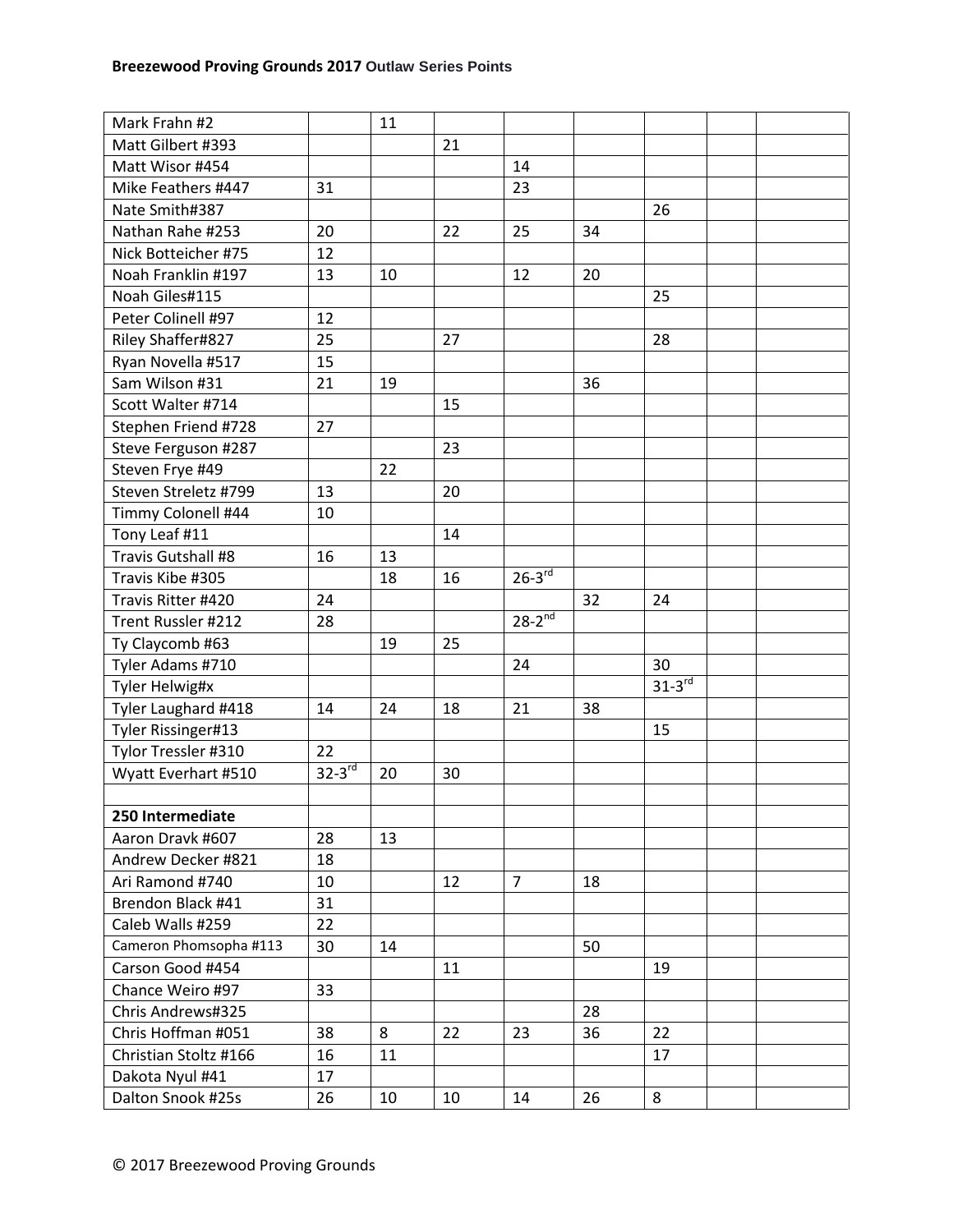| Dustin Mallow #58<br>18<br>27<br>40<br>$\overline{7}$<br>Eran Pielert #292<br>12<br>18<br>Eric Straub#38<br>34<br>Gage Riggle #161<br>24<br>Grant Garber #217<br>19<br>15<br>15<br>Gregory Couse #222<br>16<br>Jason Simpson#12<br>32<br>14<br>6<br>Joshua Villarreal#215<br>Kevin Clark #81<br>14<br>6<br>14<br>12<br>11<br>21<br>15<br>Mark Compton #423<br>Michael Ashby #56<br>27<br>16<br>14<br>22<br>16<br>10<br>Nathan Murphy #127<br>21<br>Ryan Taylor #2<br>23<br>Sage Minteer #95<br>9<br>9<br>Shawn Anders #134<br>29<br>17<br>Skylar Whettington#259<br>20<br>30<br>Stash Breinich #158<br>8<br>16<br>13<br>13<br>10<br>Tanner Adams #729<br>15<br>Tiffany Fanala #232<br>8<br>Trenton Martin#145<br>13<br>Tyler Jones #22<br>11<br>12<br>20<br>9<br>$\overline{7}$<br>Tyler Pennington #974<br>13<br>Tyler Sweigard #342<br>25<br>24<br>Zac Dziedzickie #21<br>12<br>Zach Wagner#90<br>11<br>450 Intermediate<br>Aaron Dravk #x<br>16<br>9<br>Adam Miller#57<br>18<br>13<br>13<br>14<br>14<br>Austin Bear#927<br>24<br>21<br>Austin Hollen#224<br>15<br>10<br>8<br>18<br>16<br>Brandon Smith#142<br>9<br>8<br>12<br>18<br>23<br>16<br>Brett Pochet#225<br>19<br>Cadan Burke #420<br>8<br>8<br>Calvin Guelich#684<br>10<br>Cameron Phomsopha#113<br>44<br>Carson Good#454<br>22<br>Casey Dayne#34<br>10<br>Chris Hoffman#051<br>26<br>9<br>28<br>18<br>18<br>Clinton Barclay#27<br>12<br>9<br>14<br>11<br>Collin Kavch#73<br>27<br>Cory Wilkes #203<br>$\overline{7}$<br>Dakota Nyul#41<br>20<br>Daniel Henry #137<br>13<br>25<br>Dustin Ebaugh#82<br>22 | Dan Osterhout #715 | 20 | 9 |  |  |  |
|----------------------------------------------------------------------------------------------------------------------------------------------------------------------------------------------------------------------------------------------------------------------------------------------------------------------------------------------------------------------------------------------------------------------------------------------------------------------------------------------------------------------------------------------------------------------------------------------------------------------------------------------------------------------------------------------------------------------------------------------------------------------------------------------------------------------------------------------------------------------------------------------------------------------------------------------------------------------------------------------------------------------------------------------------------------------------------------------------------------------------------------------------------------------------------------------------------------------------------------------------------------------------------------------------------------------------------------------------------------------------------------------------------------------------------------------------------------------------------------------------------------------------------------------------------------------|--------------------|----|---|--|--|--|
|                                                                                                                                                                                                                                                                                                                                                                                                                                                                                                                                                                                                                                                                                                                                                                                                                                                                                                                                                                                                                                                                                                                                                                                                                                                                                                                                                                                                                                                                                                                                                                      |                    |    |   |  |  |  |
|                                                                                                                                                                                                                                                                                                                                                                                                                                                                                                                                                                                                                                                                                                                                                                                                                                                                                                                                                                                                                                                                                                                                                                                                                                                                                                                                                                                                                                                                                                                                                                      |                    |    |   |  |  |  |
|                                                                                                                                                                                                                                                                                                                                                                                                                                                                                                                                                                                                                                                                                                                                                                                                                                                                                                                                                                                                                                                                                                                                                                                                                                                                                                                                                                                                                                                                                                                                                                      |                    |    |   |  |  |  |
|                                                                                                                                                                                                                                                                                                                                                                                                                                                                                                                                                                                                                                                                                                                                                                                                                                                                                                                                                                                                                                                                                                                                                                                                                                                                                                                                                                                                                                                                                                                                                                      |                    |    |   |  |  |  |
|                                                                                                                                                                                                                                                                                                                                                                                                                                                                                                                                                                                                                                                                                                                                                                                                                                                                                                                                                                                                                                                                                                                                                                                                                                                                                                                                                                                                                                                                                                                                                                      |                    |    |   |  |  |  |
|                                                                                                                                                                                                                                                                                                                                                                                                                                                                                                                                                                                                                                                                                                                                                                                                                                                                                                                                                                                                                                                                                                                                                                                                                                                                                                                                                                                                                                                                                                                                                                      |                    |    |   |  |  |  |
|                                                                                                                                                                                                                                                                                                                                                                                                                                                                                                                                                                                                                                                                                                                                                                                                                                                                                                                                                                                                                                                                                                                                                                                                                                                                                                                                                                                                                                                                                                                                                                      |                    |    |   |  |  |  |
|                                                                                                                                                                                                                                                                                                                                                                                                                                                                                                                                                                                                                                                                                                                                                                                                                                                                                                                                                                                                                                                                                                                                                                                                                                                                                                                                                                                                                                                                                                                                                                      |                    |    |   |  |  |  |
|                                                                                                                                                                                                                                                                                                                                                                                                                                                                                                                                                                                                                                                                                                                                                                                                                                                                                                                                                                                                                                                                                                                                                                                                                                                                                                                                                                                                                                                                                                                                                                      |                    |    |   |  |  |  |
|                                                                                                                                                                                                                                                                                                                                                                                                                                                                                                                                                                                                                                                                                                                                                                                                                                                                                                                                                                                                                                                                                                                                                                                                                                                                                                                                                                                                                                                                                                                                                                      |                    |    |   |  |  |  |
|                                                                                                                                                                                                                                                                                                                                                                                                                                                                                                                                                                                                                                                                                                                                                                                                                                                                                                                                                                                                                                                                                                                                                                                                                                                                                                                                                                                                                                                                                                                                                                      |                    |    |   |  |  |  |
|                                                                                                                                                                                                                                                                                                                                                                                                                                                                                                                                                                                                                                                                                                                                                                                                                                                                                                                                                                                                                                                                                                                                                                                                                                                                                                                                                                                                                                                                                                                                                                      |                    |    |   |  |  |  |
|                                                                                                                                                                                                                                                                                                                                                                                                                                                                                                                                                                                                                                                                                                                                                                                                                                                                                                                                                                                                                                                                                                                                                                                                                                                                                                                                                                                                                                                                                                                                                                      |                    |    |   |  |  |  |
|                                                                                                                                                                                                                                                                                                                                                                                                                                                                                                                                                                                                                                                                                                                                                                                                                                                                                                                                                                                                                                                                                                                                                                                                                                                                                                                                                                                                                                                                                                                                                                      |                    |    |   |  |  |  |
|                                                                                                                                                                                                                                                                                                                                                                                                                                                                                                                                                                                                                                                                                                                                                                                                                                                                                                                                                                                                                                                                                                                                                                                                                                                                                                                                                                                                                                                                                                                                                                      |                    |    |   |  |  |  |
|                                                                                                                                                                                                                                                                                                                                                                                                                                                                                                                                                                                                                                                                                                                                                                                                                                                                                                                                                                                                                                                                                                                                                                                                                                                                                                                                                                                                                                                                                                                                                                      |                    |    |   |  |  |  |
|                                                                                                                                                                                                                                                                                                                                                                                                                                                                                                                                                                                                                                                                                                                                                                                                                                                                                                                                                                                                                                                                                                                                                                                                                                                                                                                                                                                                                                                                                                                                                                      |                    |    |   |  |  |  |
|                                                                                                                                                                                                                                                                                                                                                                                                                                                                                                                                                                                                                                                                                                                                                                                                                                                                                                                                                                                                                                                                                                                                                                                                                                                                                                                                                                                                                                                                                                                                                                      |                    |    |   |  |  |  |
|                                                                                                                                                                                                                                                                                                                                                                                                                                                                                                                                                                                                                                                                                                                                                                                                                                                                                                                                                                                                                                                                                                                                                                                                                                                                                                                                                                                                                                                                                                                                                                      |                    |    |   |  |  |  |
|                                                                                                                                                                                                                                                                                                                                                                                                                                                                                                                                                                                                                                                                                                                                                                                                                                                                                                                                                                                                                                                                                                                                                                                                                                                                                                                                                                                                                                                                                                                                                                      |                    |    |   |  |  |  |
|                                                                                                                                                                                                                                                                                                                                                                                                                                                                                                                                                                                                                                                                                                                                                                                                                                                                                                                                                                                                                                                                                                                                                                                                                                                                                                                                                                                                                                                                                                                                                                      |                    |    |   |  |  |  |
|                                                                                                                                                                                                                                                                                                                                                                                                                                                                                                                                                                                                                                                                                                                                                                                                                                                                                                                                                                                                                                                                                                                                                                                                                                                                                                                                                                                                                                                                                                                                                                      |                    |    |   |  |  |  |
|                                                                                                                                                                                                                                                                                                                                                                                                                                                                                                                                                                                                                                                                                                                                                                                                                                                                                                                                                                                                                                                                                                                                                                                                                                                                                                                                                                                                                                                                                                                                                                      |                    |    |   |  |  |  |
|                                                                                                                                                                                                                                                                                                                                                                                                                                                                                                                                                                                                                                                                                                                                                                                                                                                                                                                                                                                                                                                                                                                                                                                                                                                                                                                                                                                                                                                                                                                                                                      |                    |    |   |  |  |  |
|                                                                                                                                                                                                                                                                                                                                                                                                                                                                                                                                                                                                                                                                                                                                                                                                                                                                                                                                                                                                                                                                                                                                                                                                                                                                                                                                                                                                                                                                                                                                                                      |                    |    |   |  |  |  |
|                                                                                                                                                                                                                                                                                                                                                                                                                                                                                                                                                                                                                                                                                                                                                                                                                                                                                                                                                                                                                                                                                                                                                                                                                                                                                                                                                                                                                                                                                                                                                                      |                    |    |   |  |  |  |
|                                                                                                                                                                                                                                                                                                                                                                                                                                                                                                                                                                                                                                                                                                                                                                                                                                                                                                                                                                                                                                                                                                                                                                                                                                                                                                                                                                                                                                                                                                                                                                      |                    |    |   |  |  |  |
|                                                                                                                                                                                                                                                                                                                                                                                                                                                                                                                                                                                                                                                                                                                                                                                                                                                                                                                                                                                                                                                                                                                                                                                                                                                                                                                                                                                                                                                                                                                                                                      |                    |    |   |  |  |  |
|                                                                                                                                                                                                                                                                                                                                                                                                                                                                                                                                                                                                                                                                                                                                                                                                                                                                                                                                                                                                                                                                                                                                                                                                                                                                                                                                                                                                                                                                                                                                                                      |                    |    |   |  |  |  |
|                                                                                                                                                                                                                                                                                                                                                                                                                                                                                                                                                                                                                                                                                                                                                                                                                                                                                                                                                                                                                                                                                                                                                                                                                                                                                                                                                                                                                                                                                                                                                                      |                    |    |   |  |  |  |
|                                                                                                                                                                                                                                                                                                                                                                                                                                                                                                                                                                                                                                                                                                                                                                                                                                                                                                                                                                                                                                                                                                                                                                                                                                                                                                                                                                                                                                                                                                                                                                      |                    |    |   |  |  |  |
|                                                                                                                                                                                                                                                                                                                                                                                                                                                                                                                                                                                                                                                                                                                                                                                                                                                                                                                                                                                                                                                                                                                                                                                                                                                                                                                                                                                                                                                                                                                                                                      |                    |    |   |  |  |  |
|                                                                                                                                                                                                                                                                                                                                                                                                                                                                                                                                                                                                                                                                                                                                                                                                                                                                                                                                                                                                                                                                                                                                                                                                                                                                                                                                                                                                                                                                                                                                                                      |                    |    |   |  |  |  |
|                                                                                                                                                                                                                                                                                                                                                                                                                                                                                                                                                                                                                                                                                                                                                                                                                                                                                                                                                                                                                                                                                                                                                                                                                                                                                                                                                                                                                                                                                                                                                                      |                    |    |   |  |  |  |
|                                                                                                                                                                                                                                                                                                                                                                                                                                                                                                                                                                                                                                                                                                                                                                                                                                                                                                                                                                                                                                                                                                                                                                                                                                                                                                                                                                                                                                                                                                                                                                      |                    |    |   |  |  |  |
|                                                                                                                                                                                                                                                                                                                                                                                                                                                                                                                                                                                                                                                                                                                                                                                                                                                                                                                                                                                                                                                                                                                                                                                                                                                                                                                                                                                                                                                                                                                                                                      |                    |    |   |  |  |  |
|                                                                                                                                                                                                                                                                                                                                                                                                                                                                                                                                                                                                                                                                                                                                                                                                                                                                                                                                                                                                                                                                                                                                                                                                                                                                                                                                                                                                                                                                                                                                                                      |                    |    |   |  |  |  |
|                                                                                                                                                                                                                                                                                                                                                                                                                                                                                                                                                                                                                                                                                                                                                                                                                                                                                                                                                                                                                                                                                                                                                                                                                                                                                                                                                                                                                                                                                                                                                                      |                    |    |   |  |  |  |
|                                                                                                                                                                                                                                                                                                                                                                                                                                                                                                                                                                                                                                                                                                                                                                                                                                                                                                                                                                                                                                                                                                                                                                                                                                                                                                                                                                                                                                                                                                                                                                      |                    |    |   |  |  |  |
|                                                                                                                                                                                                                                                                                                                                                                                                                                                                                                                                                                                                                                                                                                                                                                                                                                                                                                                                                                                                                                                                                                                                                                                                                                                                                                                                                                                                                                                                                                                                                                      |                    |    |   |  |  |  |
|                                                                                                                                                                                                                                                                                                                                                                                                                                                                                                                                                                                                                                                                                                                                                                                                                                                                                                                                                                                                                                                                                                                                                                                                                                                                                                                                                                                                                                                                                                                                                                      |                    |    |   |  |  |  |
|                                                                                                                                                                                                                                                                                                                                                                                                                                                                                                                                                                                                                                                                                                                                                                                                                                                                                                                                                                                                                                                                                                                                                                                                                                                                                                                                                                                                                                                                                                                                                                      |                    |    |   |  |  |  |
|                                                                                                                                                                                                                                                                                                                                                                                                                                                                                                                                                                                                                                                                                                                                                                                                                                                                                                                                                                                                                                                                                                                                                                                                                                                                                                                                                                                                                                                                                                                                                                      |                    |    |   |  |  |  |
|                                                                                                                                                                                                                                                                                                                                                                                                                                                                                                                                                                                                                                                                                                                                                                                                                                                                                                                                                                                                                                                                                                                                                                                                                                                                                                                                                                                                                                                                                                                                                                      |                    |    |   |  |  |  |
|                                                                                                                                                                                                                                                                                                                                                                                                                                                                                                                                                                                                                                                                                                                                                                                                                                                                                                                                                                                                                                                                                                                                                                                                                                                                                                                                                                                                                                                                                                                                                                      |                    |    |   |  |  |  |
|                                                                                                                                                                                                                                                                                                                                                                                                                                                                                                                                                                                                                                                                                                                                                                                                                                                                                                                                                                                                                                                                                                                                                                                                                                                                                                                                                                                                                                                                                                                                                                      |                    |    |   |  |  |  |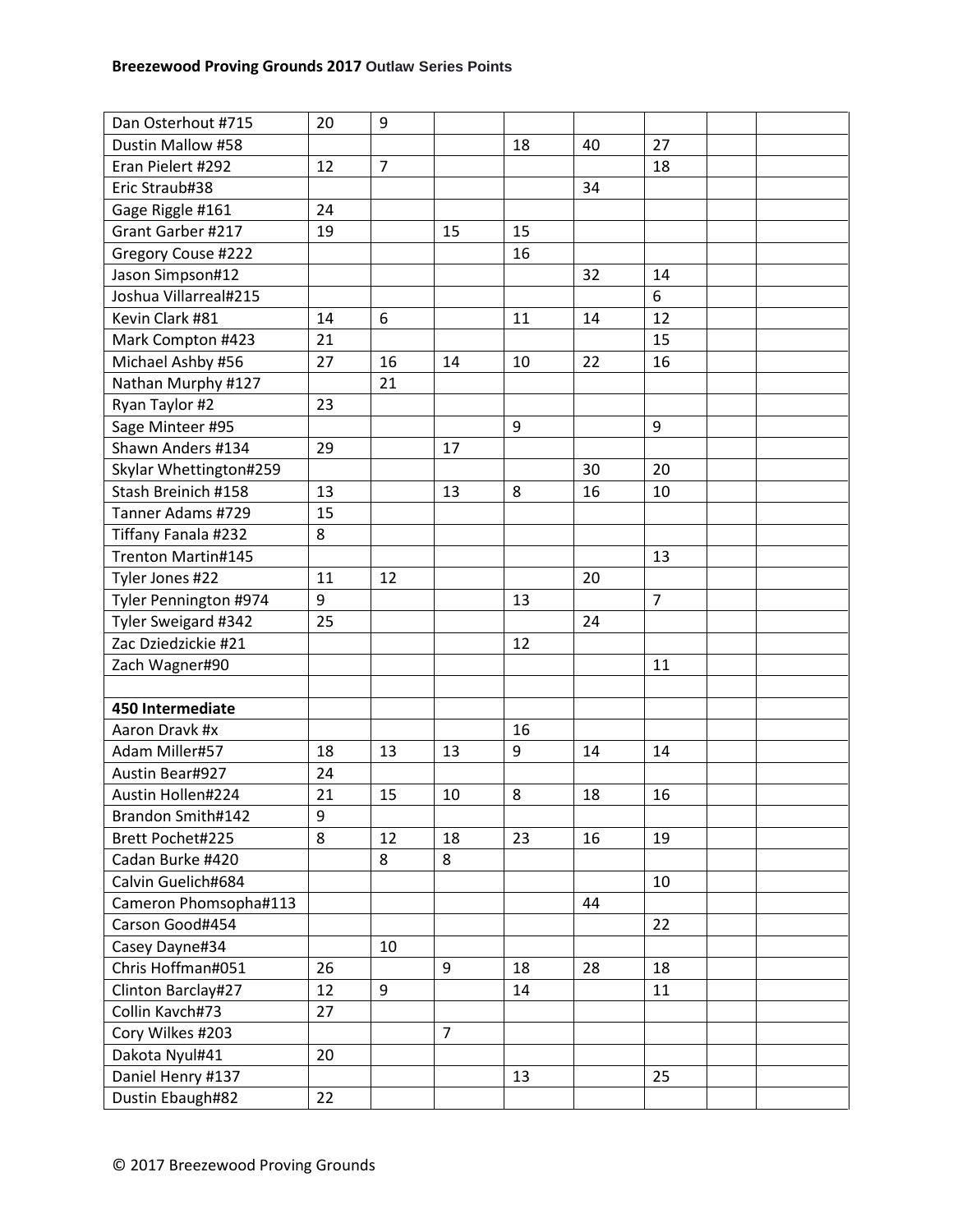| Dustin Mallow#58      |    |                |    |                | 30 | 30             |  |
|-----------------------|----|----------------|----|----------------|----|----------------|--|
| Dustin Trey #124      |    |                |    |                |    | 12             |  |
| Dylan Shoop#311       | 29 |                |    |                |    |                |  |
| Eddie Kertz#103       | 32 |                |    |                |    |                |  |
| Eric Straub#38        |    |                |    |                | 20 |                |  |
| Ethan Brown#215       | 19 |                |    |                |    |                |  |
| Frank Schaetzke #19   |    |                |    | 12             |    |                |  |
| Fred Herbst#x         | 23 |                |    |                |    |                |  |
| Gage Riggle#161       | 10 |                |    |                |    |                |  |
| Greg Asher #413       |    |                | 16 |                |    |                |  |
| Jason Winters#27      | 28 | 11             | 12 | 10             | 24 |                |  |
| Jeremy Whited#835     | 11 | $\overline{7}$ |    | 11             |    | 20             |  |
| John Selby#817        | 16 | 14             |    |                |    | 15             |  |
| Jonathan Rank #x      |    |                | 15 |                |    |                |  |
| Joshua Villarreal#22  |    |                |    |                |    | 17             |  |
| Justin Hall #21       |    |                |    | $\overline{7}$ |    |                |  |
| Kevin Clark#87        | 15 |                |    |                |    | 8              |  |
| Michael Ashby#56      |    |                |    |                |    | 9              |  |
| Nathan Murphy #127    |    | 22             |    |                |    |                |  |
| Randy Lawson#209      | 37 | 17             | 23 | 15             | 34 | 21             |  |
| Shane Benitez# 556    | 13 |                |    |                |    | 13             |  |
| Shawn Anders#134      | 17 |                | 14 |                |    |                |  |
| Skylar Wittington#259 |    |                |    |                |    | 23             |  |
| Tanner Adams#729      | 14 |                | 11 |                |    |                |  |
| Travis Schmucker #15  |    |                |    | 6              |    |                |  |
| Trenton Martin#145    |    |                |    |                | 12 |                |  |
| Tyler Sweigart#342    | 25 |                |    |                | 26 |                |  |
| Zack Coons#69         | 30 |                |    |                | 22 |                |  |
|                       |    |                |    |                |    |                |  |
| 250 Advanced          |    |                |    |                |    |                |  |
| AJ Houser#951         |    |                |    |                | 26 | $\overline{7}$ |  |
| Arie Rachard#643      | 14 |                |    |                |    |                |  |
| Austin Davis#97       |    |                |    |                | 28 |                |  |
| Bayley Oberlander#469 |    |                |    |                | 22 |                |  |
| Ben West#731          |    |                |    |                | 16 |                |  |
| Billy Carling #513    |    | 15             |    |                |    |                |  |
| Brandon Minnich#11    | 10 |                |    |                |    |                |  |
| Bret Shipley#702      | 13 | 12             |    |                |    | 8              |  |
| Britton Atkinson#52   |    |                |    |                | 36 | 9              |  |
| Bryce Davis#851       |    |                |    |                | 20 |                |  |
| Chad Wages#445        | 19 |                |    |                |    |                |  |
| Cory Gillion#227      |    |                |    |                |    | 11             |  |
| Dustin Miller #188    |    | 11             |    |                |    |                |  |
| Garrett Smith#624     | 24 | 18             |    |                | 40 | 10             |  |
| Jacob Runkles #18     |    |                | 8  |                |    | 12             |  |
| Jarrett Thompson#97   |    |                |    |                | 32 |                |  |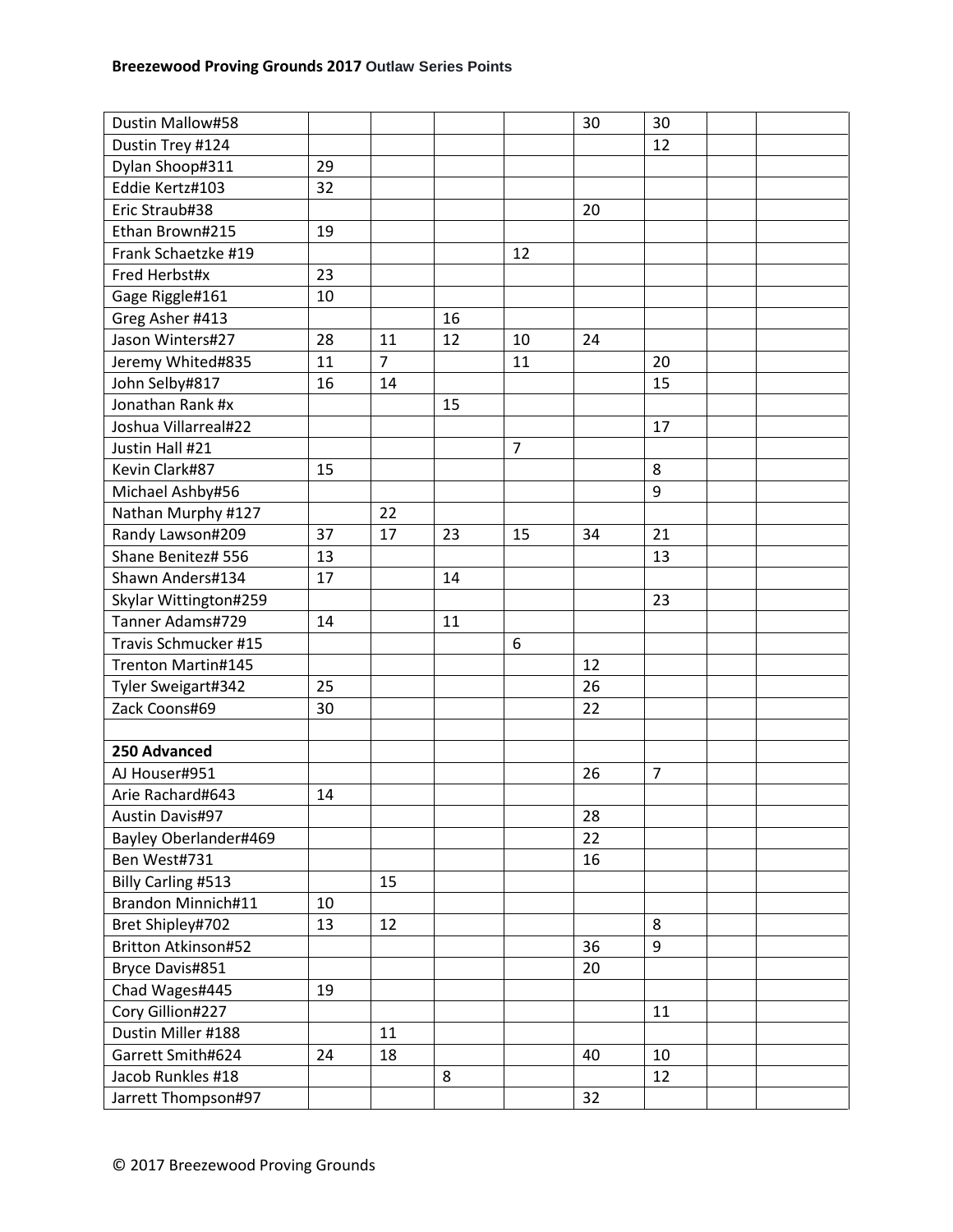| Jetti Pifer#x<br>24<br>6<br>Jimmy Barry #18<br>13<br>Joel Whitten#494<br>12<br>Joey Deneen #22<br>34<br>23<br>13<br>John Duckworth#621<br>30<br>11<br>Johnathan Wennblom#1x<br>18<br>Kyle Snider#5<br>9<br>Ronnie Demorest#90<br>15<br>14<br>Scott Clark#920<br>50<br>14<br>$\overline{7}$<br>Scott Martin#45<br>$\overline{7}$<br>6<br>Timmy Crosby#716<br>19<br>Tyler Stepek #314<br>16<br>Vincent Harrison#297<br>8<br>Wyatt Johnson #124<br>10<br><b>450 Advanced</b><br>AJ Houser#951<br>20<br>10<br>30<br>14<br>Alex Woskob#125<br>19<br>Arie Rachard#643<br>19<br>25<br>Billy Boot#800<br>42<br>Billy Carling #513<br>15<br>Brad Esper #27<br>18<br>23<br><b>Brandon Garlock#xx</b><br>$\overline{7}$<br><b>Brandon Grimm#3</b><br>12<br>Bret Shipley#02<br>11<br>8<br>9<br>11<br><b>Britton Atkinson#582</b><br>34<br>16 |
|----------------------------------------------------------------------------------------------------------------------------------------------------------------------------------------------------------------------------------------------------------------------------------------------------------------------------------------------------------------------------------------------------------------------------------------------------------------------------------------------------------------------------------------------------------------------------------------------------------------------------------------------------------------------------------------------------------------------------------------------------------------------------------------------------------------------------------|
|                                                                                                                                                                                                                                                                                                                                                                                                                                                                                                                                                                                                                                                                                                                                                                                                                                  |
|                                                                                                                                                                                                                                                                                                                                                                                                                                                                                                                                                                                                                                                                                                                                                                                                                                  |
|                                                                                                                                                                                                                                                                                                                                                                                                                                                                                                                                                                                                                                                                                                                                                                                                                                  |
|                                                                                                                                                                                                                                                                                                                                                                                                                                                                                                                                                                                                                                                                                                                                                                                                                                  |
|                                                                                                                                                                                                                                                                                                                                                                                                                                                                                                                                                                                                                                                                                                                                                                                                                                  |
|                                                                                                                                                                                                                                                                                                                                                                                                                                                                                                                                                                                                                                                                                                                                                                                                                                  |
|                                                                                                                                                                                                                                                                                                                                                                                                                                                                                                                                                                                                                                                                                                                                                                                                                                  |
|                                                                                                                                                                                                                                                                                                                                                                                                                                                                                                                                                                                                                                                                                                                                                                                                                                  |
|                                                                                                                                                                                                                                                                                                                                                                                                                                                                                                                                                                                                                                                                                                                                                                                                                                  |
|                                                                                                                                                                                                                                                                                                                                                                                                                                                                                                                                                                                                                                                                                                                                                                                                                                  |
|                                                                                                                                                                                                                                                                                                                                                                                                                                                                                                                                                                                                                                                                                                                                                                                                                                  |
|                                                                                                                                                                                                                                                                                                                                                                                                                                                                                                                                                                                                                                                                                                                                                                                                                                  |
|                                                                                                                                                                                                                                                                                                                                                                                                                                                                                                                                                                                                                                                                                                                                                                                                                                  |
|                                                                                                                                                                                                                                                                                                                                                                                                                                                                                                                                                                                                                                                                                                                                                                                                                                  |
|                                                                                                                                                                                                                                                                                                                                                                                                                                                                                                                                                                                                                                                                                                                                                                                                                                  |
|                                                                                                                                                                                                                                                                                                                                                                                                                                                                                                                                                                                                                                                                                                                                                                                                                                  |
|                                                                                                                                                                                                                                                                                                                                                                                                                                                                                                                                                                                                                                                                                                                                                                                                                                  |
|                                                                                                                                                                                                                                                                                                                                                                                                                                                                                                                                                                                                                                                                                                                                                                                                                                  |
|                                                                                                                                                                                                                                                                                                                                                                                                                                                                                                                                                                                                                                                                                                                                                                                                                                  |
|                                                                                                                                                                                                                                                                                                                                                                                                                                                                                                                                                                                                                                                                                                                                                                                                                                  |
|                                                                                                                                                                                                                                                                                                                                                                                                                                                                                                                                                                                                                                                                                                                                                                                                                                  |
|                                                                                                                                                                                                                                                                                                                                                                                                                                                                                                                                                                                                                                                                                                                                                                                                                                  |
|                                                                                                                                                                                                                                                                                                                                                                                                                                                                                                                                                                                                                                                                                                                                                                                                                                  |
|                                                                                                                                                                                                                                                                                                                                                                                                                                                                                                                                                                                                                                                                                                                                                                                                                                  |
|                                                                                                                                                                                                                                                                                                                                                                                                                                                                                                                                                                                                                                                                                                                                                                                                                                  |
|                                                                                                                                                                                                                                                                                                                                                                                                                                                                                                                                                                                                                                                                                                                                                                                                                                  |
| Casey Clark#<br>38                                                                                                                                                                                                                                                                                                                                                                                                                                                                                                                                                                                                                                                                                                                                                                                                               |
| Chad Rosselli#44<br>12                                                                                                                                                                                                                                                                                                                                                                                                                                                                                                                                                                                                                                                                                                                                                                                                           |
| Chad Wages#445<br>23                                                                                                                                                                                                                                                                                                                                                                                                                                                                                                                                                                                                                                                                                                                                                                                                             |
| 8<br>Cody Johnson#31                                                                                                                                                                                                                                                                                                                                                                                                                                                                                                                                                                                                                                                                                                                                                                                                             |
| Cole Bryan#1<br>40                                                                                                                                                                                                                                                                                                                                                                                                                                                                                                                                                                                                                                                                                                                                                                                                               |
| Cory Gillion#227<br>15                                                                                                                                                                                                                                                                                                                                                                                                                                                                                                                                                                                                                                                                                                                                                                                                           |
| Dustin Miller #188<br>13                                                                                                                                                                                                                                                                                                                                                                                                                                                                                                                                                                                                                                                                                                                                                                                                         |
| Garrett Smith#624<br>21<br>18<br>12<br>32                                                                                                                                                                                                                                                                                                                                                                                                                                                                                                                                                                                                                                                                                                                                                                                        |
| Jacob Runkles#270<br>30<br>26<br>17<br>30                                                                                                                                                                                                                                                                                                                                                                                                                                                                                                                                                                                                                                                                                                                                                                                        |
| Jarrett Thompson#97<br>20                                                                                                                                                                                                                                                                                                                                                                                                                                                                                                                                                                                                                                                                                                                                                                                                        |
| Jason McConnell #724<br>19                                                                                                                                                                                                                                                                                                                                                                                                                                                                                                                                                                                                                                                                                                                                                                                                       |
| $\overline{7}$<br>Jeff Miller #188x                                                                                                                                                                                                                                                                                                                                                                                                                                                                                                                                                                                                                                                                                                                                                                                              |
| Jetti Pifer #605<br>9<br>24                                                                                                                                                                                                                                                                                                                                                                                                                                                                                                                                                                                                                                                                                                                                                                                                      |
| Jimmy Barry #18<br>9                                                                                                                                                                                                                                                                                                                                                                                                                                                                                                                                                                                                                                                                                                                                                                                                             |
| Joel Whitten#494<br>16                                                                                                                                                                                                                                                                                                                                                                                                                                                                                                                                                                                                                                                                                                                                                                                                           |
| 22<br>Joey Deneen#257<br>16<br>12                                                                                                                                                                                                                                                                                                                                                                                                                                                                                                                                                                                                                                                                                                                                                                                                |
| John Ashcraft#158<br>22                                                                                                                                                                                                                                                                                                                                                                                                                                                                                                                                                                                                                                                                                                                                                                                                          |
| John Duckworth#621<br>26<br>15                                                                                                                                                                                                                                                                                                                                                                                                                                                                                                                                                                                                                                                                                                                                                                                                   |
| $\overline{7}$<br>8<br>36<br>Josh Howser#718<br>13<br>17<br>14                                                                                                                                                                                                                                                                                                                                                                                                                                                                                                                                                                                                                                                                                                                                                                   |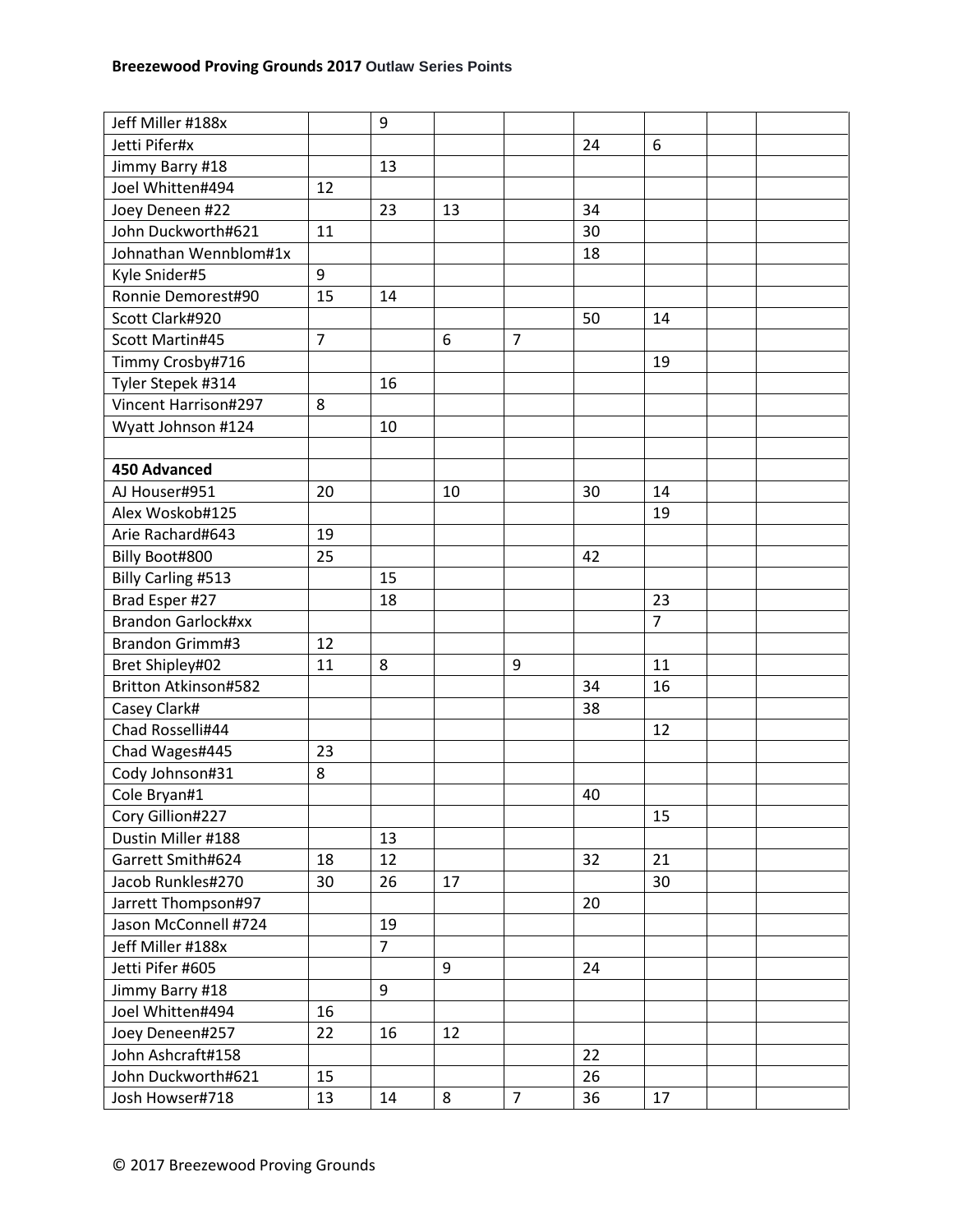| Marco Antezana#111   |    |    |    |                | 46 | 18             |  |
|----------------------|----|----|----|----------------|----|----------------|--|
| Nick Fratz-orr #265  |    |    |    |                |    | 22             |  |
| Patrick Mueller#x    |    |    |    |                |    | 10             |  |
| Paul Hrubochak #735  |    |    |    | 6              |    |                |  |
| Paul Pinto#74        |    |    |    |                |    | 13             |  |
| Ronnie Demorest#90   | 21 | 10 |    |                |    |                |  |
| Scott Clark#442      |    |    |    |                | 56 | 20             |  |
| Shane Krabal#92      |    |    |    |                | 28 |                |  |
| Shawn Sparkman#156   | 10 |    |    |                |    |                |  |
| Stephen Plank#719    | 9  |    |    |                |    |                |  |
| Steven Good#315      | 14 |    |    |                |    | 9              |  |
| Timmy Crosby #79     |    | 21 |    |                |    | 25             |  |
| TJ Richardson#1x     |    |    |    |                |    | 8              |  |
| Tyler Stepek #314    |    | 11 |    |                |    |                |  |
| Vincent Harrison#297 |    |    |    |                |    | 6              |  |
| Wyatt Johnson #124   |    | 17 |    |                |    |                |  |
|                      |    |    |    |                |    |                |  |
| Vet 30+ Open         |    |    |    |                |    |                |  |
| Calvin Guelich#684   |    |    |    |                |    | 10             |  |
| Chad Rosselli#44     |    |    |    |                |    | 23             |  |
| Chris Healey #193    |    | 10 | 15 |                |    |                |  |
| Dan Reinhardt#871    |    |    |    |                |    | 8              |  |
| Derek Rice #401      |    |    |    | 10             |    |                |  |
| Frank Schaetzke #19  |    |    |    | 19             |    |                |  |
| Gary Zimmerman #5    |    |    |    | 13             |    |                |  |
| Jason Inverso #91    |    |    |    | 11             |    |                |  |
| Jason Trevenen#74    | 12 | 11 | 11 | 12             |    |                |  |
| Jeff Wheaton#347     |    |    |    |                |    | 12             |  |
| Jody Nevling#338     |    |    |    |                |    | 15             |  |
| John Gosnell #39     |    |    |    | 15             |    |                |  |
| Josh Chalfa#999      | 8  |    |    |                | 12 |                |  |
| Justin Gruden#664    | 18 |    |    |                |    | 11             |  |
| Justin McNeil #333   |    |    |    | 6              |    |                |  |
| Mark Howser#117      | 13 | 17 |    |                |    |                |  |
| Matt Grove#472       | 9  | 14 | 8  |                | 14 | 9              |  |
| Matt Heacock #718    |    |    |    | 9              |    |                |  |
| Michael Stover #392  |    |    | 12 |                |    |                |  |
| Mike Martin#1        | 15 | 9  | 14 | $\overline{7}$ |    |                |  |
| Mike Novella#319     | 14 | 12 | 16 |                |    |                |  |
| Mike Payne#75        | 24 | 19 | 21 |                |    |                |  |
| Nate Ftterman#357    |    |    |    |                |    | 13             |  |
| Nick Defranco#36     |    |    |    |                |    | 16             |  |
| Paul Hrubochak#735   | 21 | 16 | 18 | 16             | 18 | 6              |  |
| Randy Lawson#209     | 29 | 24 | 26 | 26             | 32 | 18             |  |
| Rolando Crolvy#82    |    |    |    |                |    | $\overline{7}$ |  |
| Ron Heidel#621       | 10 |    | 10 | 17             | 16 |                |  |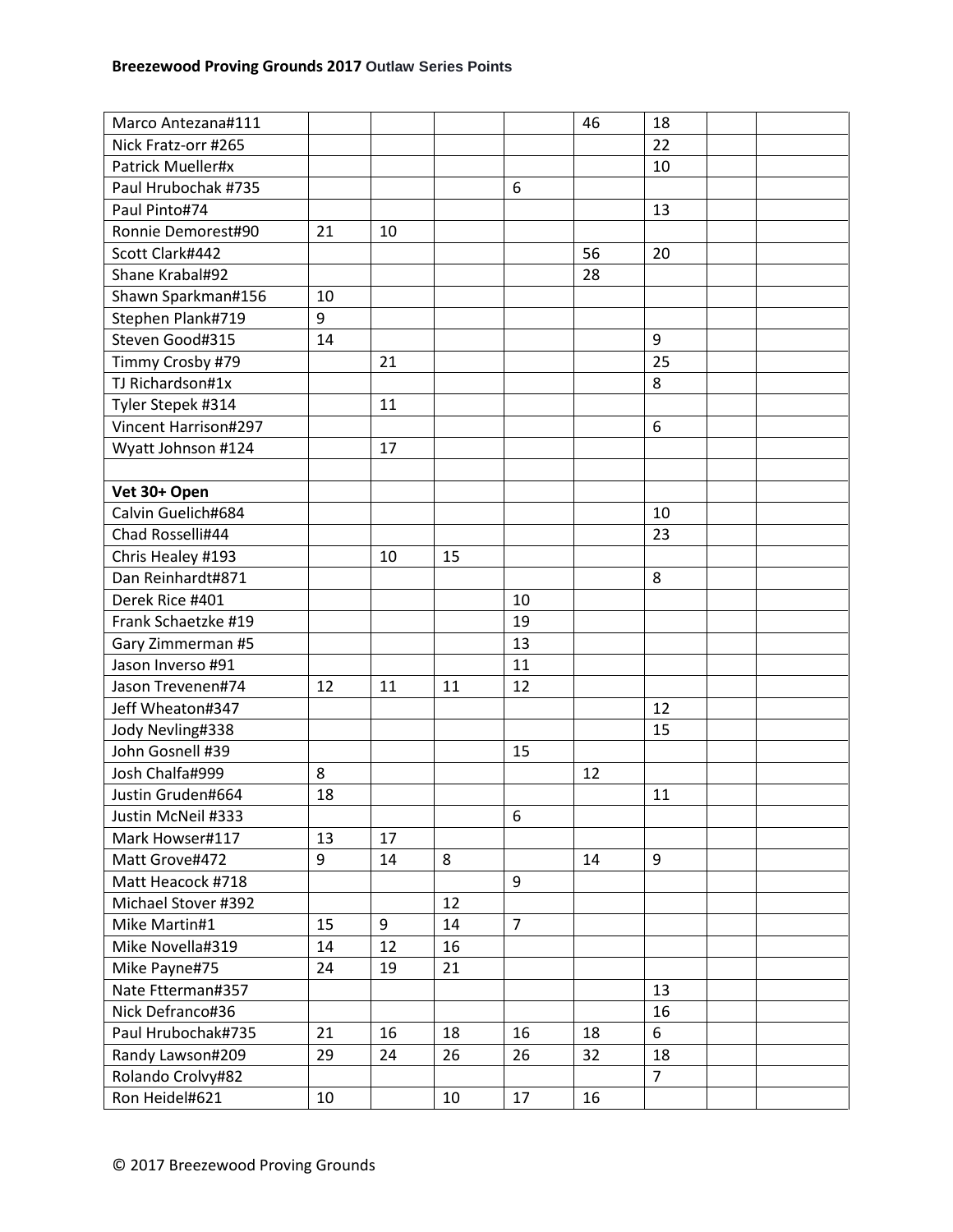| Ron Ott #514             |                | $\overline{7}$ |                | 8              |    |                |  |
|--------------------------|----------------|----------------|----------------|----------------|----|----------------|--|
| Ryan Taylor#2            | 19             |                |                |                |    |                |  |
| Scott Martin#45          | 20             |                | 19             | 21             |    | 14             |  |
| Scott Myers#34           | 17             | 15             | 13             | 18             |    |                |  |
| Stephen Plank#719        | 22             |                |                |                |    |                |  |
| Tom Riccio #912          |                | 13             | 9              |                |    |                |  |
| Travis Gutshall #8       |                | 8              |                |                |    |                |  |
| Vince Nolt#05            | 16             |                | 17             | 14             |    |                |  |
| Zach Coons#69            | 11             |                |                |                | 22 |                |  |
|                          |                |                |                |                |    |                |  |
| Senior 45+ Open          |                |                |                |                |    |                |  |
| Bill Lauver#442          | 10             | $\overline{7}$ | 11             | 9              | 16 | 10             |  |
| <b>Bill Mooney#2</b>     |                |                |                |                |    | $\overline{7}$ |  |
| Bryan Haynes#400         | 6              |                |                |                |    |                |  |
| David Anderson #55       |                |                | 9              |                | 18 | 12             |  |
| Don Breinich #457        |                |                | $\overline{7}$ | 6              |    |                |  |
| Greg Lykens#04           |                |                |                |                |    | 14             |  |
| Jody Nevling #338        |                |                |                | 19             |    | 21             |  |
| John Gosnet #39          |                |                |                | 10             |    |                |  |
| Mark Howser#117          | 11             | 9              | 8              | 12             | 22 |                |  |
| Matt Losch#71            | 8              |                |                | $\overline{7}$ |    |                |  |
| Paul Henry #137          |                |                |                | 11             |    |                |  |
| Paul Hrubochak#735       | 18             | 14             | 16             | 14             | 32 | 16             |  |
| Scott Habtret#313        | $\overline{7}$ |                |                |                |    | 8              |  |
| Scott McGill#854         | 13             |                |                |                |    |                |  |
| Steve David#52           |                |                |                |                | 12 |                |  |
| Steve Wagner#79          |                |                |                |                |    | 13             |  |
| Steve Yingling#68        | 9              | 6              |                | 8              | 14 | 11             |  |
|                          |                |                |                |                |    | 9              |  |
| Tom Nagle#41             |                |                |                |                |    |                |  |
|                          |                |                |                |                |    |                |  |
| <b>Pit Bike Open</b>     |                |                |                |                |    |                |  |
| Braden Hinterberger #027 |                | 9              |                |                |    |                |  |
| Cody Andres#50           | 11             |                |                |                |    |                |  |
| Connor Cappetta #        |                | $\overline{7}$ |                |                |    |                |  |
| Dale Hoffman#219         |                |                |                |                |    | $\overline{7}$ |  |
| Dan Deroche#37           |                |                |                |                |    | 12             |  |
| Eddie Byrd#81            |                | 14             |                |                |    |                |  |
| Jon Benaglio #715        |                |                |                | 12             |    |                |  |
| Katie Goodman #45        |                | 6              |                |                |    |                |  |
|                          |                |                |                |                |    |                |  |
| <b>QUADS</b>             |                |                |                |                |    |                |  |
|                          |                |                |                |                |    |                |  |
| 50-70 Open               |                |                |                |                |    |                |  |
| Aiden McGuire #19        |                | 6              |                | $\overline{7}$ | 12 | 6              |  |
| Jack VanVarick #17       |                | $\overline{7}$ | 12             |                |    |                |  |
| Jayden Shiffer#16        | 12             | 8              |                |                | 18 | 8              |  |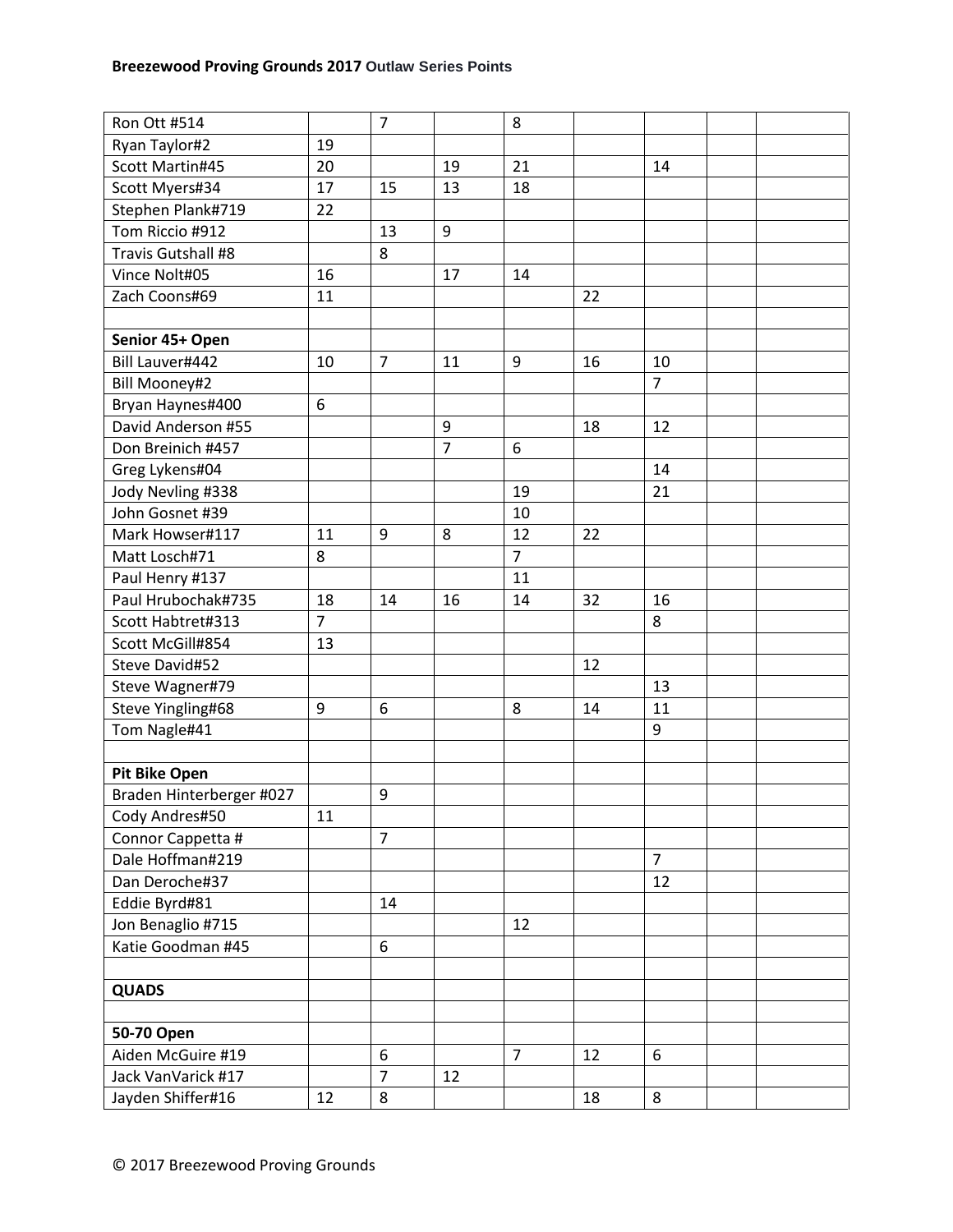| Ryder Carter#1      |                |                |                | 10             |    |                |  |
|---------------------|----------------|----------------|----------------|----------------|----|----------------|--|
| Shelby Shiamone #20 |                |                |                |                | 14 |                |  |
| Vincent Dillion #54 |                | 15             | $\overline{7}$ | 15             | 28 | 13             |  |
| Zach Notarianni#9   | $\overline{7}$ | 10             |                | 8              |    |                |  |
|                     |                |                |                |                |    |                |  |
| 90-125 Open         |                |                |                |                |    |                |  |
| Addison Chornak#127 | 11             | 22             |                |                | 26 |                |  |
| Angel Coleman #427  |                | $\overline{7}$ |                |                |    |                |  |
| Cameron Bash#36     | 9              | 8              |                | 8              | 16 | 10             |  |
| Cameron Kunkle#82   | $\overline{7}$ | 14             |                | 9              | 12 | 9              |  |
| Corey Osborne#19    |                |                |                |                | 42 | 20             |  |
| Dakota Pittman #998 |                | 10             | 19             | $\overline{7}$ | 14 | 8              |  |
| Dane Molander#488   | 18             | 6              |                | 11             |    |                |  |
| Evan Osborne#31     |                |                |                |                | 20 | 11             |  |
| Grant Cain#2        |                |                |                |                |    | $\overline{7}$ |  |
| Jack VanVarick #17  |                | 9              |                |                |    |                |  |
| Jake Colson#4       | 13             | 11             |                | 10             | 28 | 13             |  |
| Jayden Russell#14   | 10             | 15             |                | 13             | 32 | 6              |  |
| Jayden Shiffer #16  |                | 13             |                |                | 18 | 12             |  |
| Seth Jaffe#329      | 6              |                |                |                |    |                |  |
| Shelby Shiamone #20 |                | 12             |                |                | 22 |                |  |
| Vincent Dillion #54 | 8              | 17             |                | 18             | 24 | 15             |  |
|                     |                |                |                |                |    |                |  |
| 200/300 Open        |                |                |                |                |    |                |  |
| Benny Franks#37     | 8              |                |                |                |    | 8              |  |
| Braden Shiamone #02 |                | 19             |                |                | 28 |                |  |
| Cody Slick #272     |                |                |                | 6              |    |                |  |
| Corey Osborne#19    |                |                |                |                | 18 | 11             |  |
| Dane Molander#488   | 17             | 12             |                | 15             |    |                |  |
| Dylan Lowe#22       | 6              | 8              |                |                |    | 6              |  |
| Felecha Dashem#118  | $\overline{7}$ | $\overline{7}$ | $\overline{7}$ | $\overline{7}$ | 12 | $\overline{7}$ |  |
| Gabe Lukasik#9      | 9              | 9              | 12             | 10             | 14 | 16             |  |
| Joe Arcuri#961      | 10             | 11             |                |                |    | 9              |  |
| Max Shiffer #14     |                | 14             |                |                |    |                |  |
| Tyler Notarianni#6  | 12             | 10             |                | 8              |    |                |  |
|                     |                |                |                |                |    |                |  |
| 400 Open            |                |                |                |                |    |                |  |
| Cody Slick#272      | 11             |                |                |                |    |                |  |
| Dave Keller #77     |                |                | 12             |                | 28 | $\overline{7}$ |  |
| Jason Eby#10        |                |                |                |                | 18 |                |  |
| Joey Miller#818     |                |                |                |                | 14 |                |  |
| Robert Silfies #22  |                |                |                | 11             |    |                |  |
| Tim Burkholder #717 |                |                | $\overline{7}$ |                |    |                |  |
| Tyler Marlin#1      |                |                |                |                |    | 12             |  |
| Zach Howard#249     |                |                |                |                | 12 |                |  |
|                     |                |                |                |                |    |                |  |
|                     |                |                |                |                |    |                |  |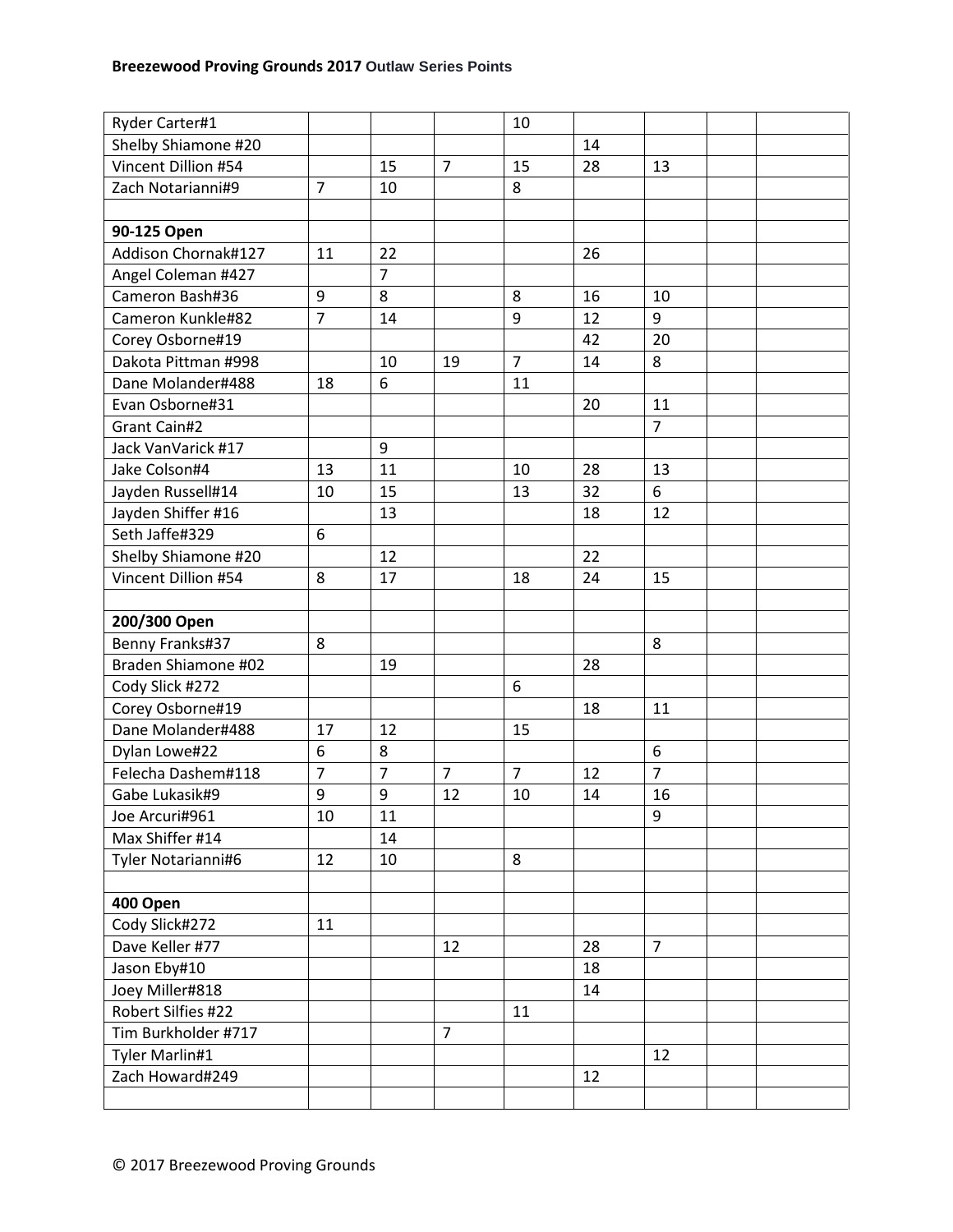| <b>Open Beginner</b>  |                        |                      |                        |                      |                      |                      |     |    |
|-----------------------|------------------------|----------------------|------------------------|----------------------|----------------------|----------------------|-----|----|
| Adam Whary#512        | $24-1$ <sup>st</sup>   |                      |                        |                      |                      |                      |     |    |
| Andrew Beury#14       |                        |                      |                        |                      |                      | 10                   |     |    |
| Andy Rook#31          | 16                     |                      |                        |                      |                      |                      |     |    |
| Austin Lewis #343     |                        |                      |                        | 13                   | $24-3$ <sup>rd</sup> | $13-3^{rd}$          |     |    |
| Austin Straub#49      |                        |                      |                        |                      | 22                   |                      |     |    |
| Cameron Graybill#888  | $24 - 1$ <sup>st</sup> |                      |                        | $19-3$ <sup>rd</sup> |                      |                      |     |    |
| Chase Fetterman#82    | 15                     |                      |                        |                      |                      |                      |     |    |
| Corey Weaverlings#69c | 13                     | $20-2^{nd}$          | $16-2^{nd}$            | 18                   | $28-2^{nd}$          | ***                  | *** | 95 |
| Corey Zamenski#11     | 12                     |                      |                        |                      |                      |                      |     |    |
| Dakota Radcliff #333  |                        |                      | $21-1$ <sup>st</sup>   | $26-1$ <sup>st</sup> | $38-1$ <sup>st</sup> | ***                  | *** | 85 |
| Damian Sheaffer#56    | 9                      |                      |                        |                      |                      |                      |     |    |
| Dereck Hill#727       | 12                     |                      |                        |                      |                      |                      |     |    |
| Devin Adams #41       |                        |                      |                        | 9                    |                      |                      |     |    |
| Devin Woodward#21     | 14                     |                      |                        | 16                   |                      |                      |     |    |
| Douglas Fisher#416    | 10                     |                      |                        |                      |                      |                      |     |    |
| Howard Lowe#118       | $19-2^{nd}$            | 16                   | 9                      | 14                   | 20                   | 11                   |     |    |
| Isaac Keg#713         |                        |                      |                        |                      |                      | 15                   |     |    |
| John Lebarron#9H      | $17-3^{rd}$            |                      |                        |                      |                      |                      |     |    |
| Jonathan Hess#13      | 16                     | $18-3^{rd}$          |                        |                      |                      |                      |     |    |
| Josh Atkins#19        | $19-2^{nd}$            |                      |                        | $21-2^{nd}$          |                      |                      |     |    |
| Justin Haley#11       |                        |                      |                        |                      |                      | 12                   |     |    |
| Kaden Gingras#003     | 8                      | 15                   | 13                     | 11                   | 12                   |                      |     |    |
| Kian Kissinger#119    | 11                     |                      |                        |                      |                      |                      |     |    |
| Kyle Hartley#6        | 10                     |                      |                        |                      |                      |                      |     |    |
| Lance Slaterback#242  | $17-3$ <sup>rd</sup>   |                      | $14 - 3$ <sup>rd</sup> |                      |                      |                      |     |    |
| Mikayla Wolfe#24      | $\overline{7}$         | 12                   | 12                     | 10                   | 16                   | 9                    |     |    |
| Rusty Morder #920     |                        |                      |                        | 12                   |                      |                      |     |    |
| Ryan Post#88          | 15                     | $25-1$ <sup>st</sup> |                        |                      |                      | $20-1$ <sup>st</sup> |     |    |
| Scott Wolfe #22       |                        | 13                   |                        | 8                    | 14                   | 8                    |     |    |
| Thomas Briel#997      | 11                     |                      |                        |                      | 18                   |                      |     |    |
| TJ Notarianni#32      | 9                      | 14                   |                        | 15                   |                      |                      |     |    |
| Tyler Asher #13x      |                        |                      | 11                     |                      |                      |                      |     |    |
| Tyler Halbleib#216    | 13                     |                      | 10                     |                      |                      |                      |     |    |
| Tyler Marlin #16      |                        | 17                   |                        |                      |                      |                      |     |    |
| Tyler Moore#74        | $\overline{7}$         |                      |                        |                      |                      |                      |     |    |
| Tyler Notarianni #4   |                        |                      |                        | 17                   |                      |                      |     |    |
| Tyler Wildsmith#428   | 14                     |                      |                        |                      |                      |                      |     |    |
| Zach Stout#126        | 8                      |                      |                        |                      |                      |                      |     |    |
|                       |                        |                      |                        |                      |                      |                      |     |    |
| Open Intermediate     |                        |                      |                        |                      |                      |                      |     |    |
| Adam Bills#34         |                        |                      |                        |                      |                      | 9                    |     |    |
| Andrew Pompa#171      | 8                      |                      |                        |                      |                      |                      |     |    |
| Andrew Ricketts#428   | 13                     |                      | 9                      | $\overline{7}$       |                      |                      |     |    |
| Brandon Elliot #088   |                        |                      |                        | 10                   |                      |                      |     |    |
| Chris Leitzel #97     |                        | 10                   |                        |                      |                      |                      |     |    |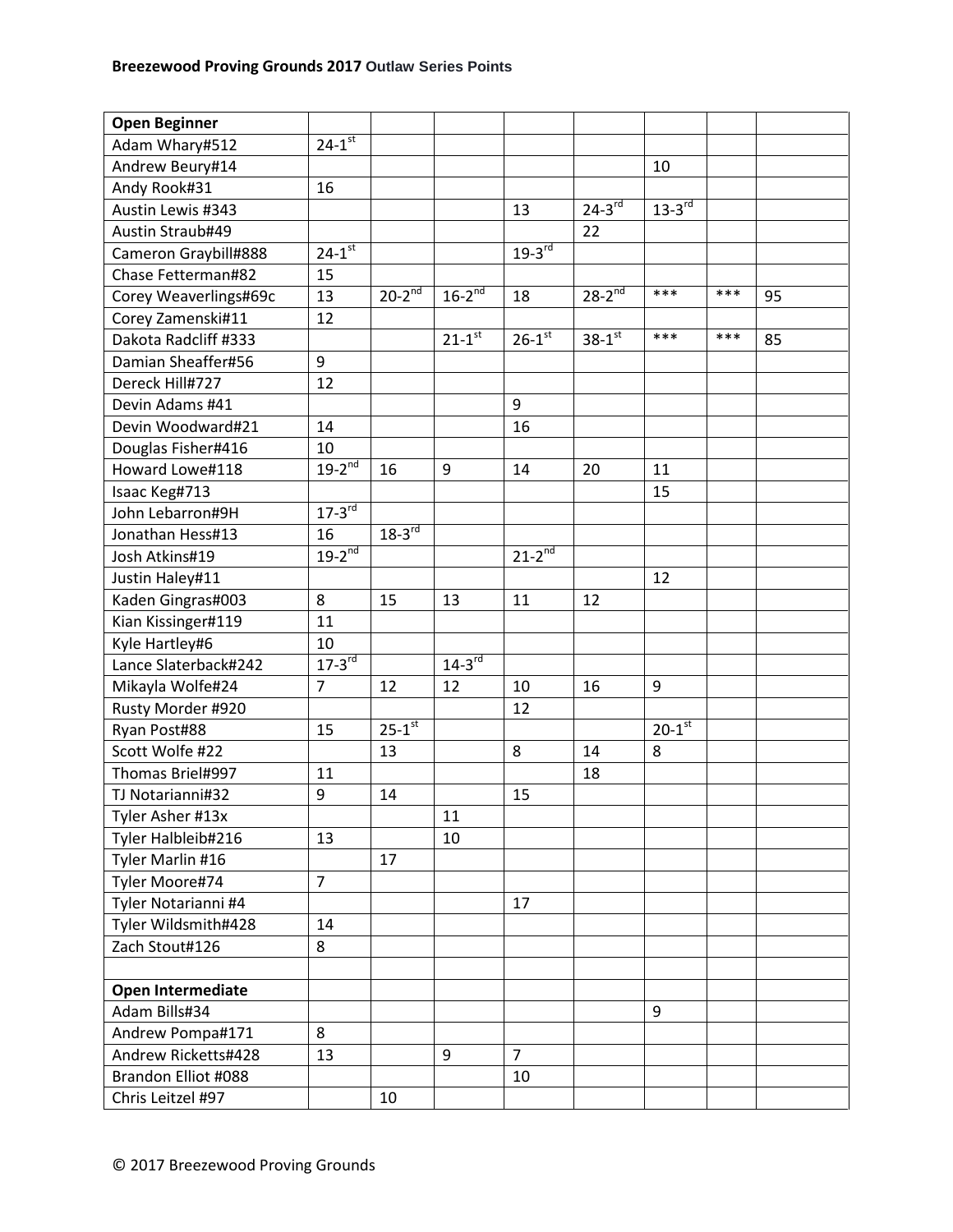| Cody Naugle#62          | 13             | 21             | 13             | 17             | 18 | 16             |  |
|-------------------------|----------------|----------------|----------------|----------------|----|----------------|--|
| Cody Slick#272          | $\overline{7}$ |                |                |                |    |                |  |
| Cole Wertz#21           | 14             | 11             | 10             | 14             | 22 | $\overline{7}$ |  |
| Dakota Radcliff#333     |                |                |                |                |    | 12             |  |
| Dante Leon#89           | 10             |                |                |                |    |                |  |
| Drew Flinchum#101       | 12             |                |                |                |    |                |  |
| Dylan Aungst #151       |                |                |                | 11             |    |                |  |
| Hunter Grimes#758       | 16             |                |                |                |    |                |  |
| Jacob Ryan#75           | $\overline{7}$ | 6              | 11             |                | 24 | 15             |  |
| James Heninger#95       | 12             |                |                |                |    | 11             |  |
| Jimmy Funk#10           | 16             | 13             | 20             | 25             | 28 | 24             |  |
| John Wiesheier#524      | 11             | 12             |                | 9              | 16 | 10             |  |
| Josh Whetstone#02       | 6              |                |                |                |    |                |  |
| Justin Grimm #821       |                |                | 12             | 15             |    |                |  |
| Kaden Gingras#003       |                |                |                |                |    | 8              |  |
| Kyle Denkovich#7        | 9              | 9              | 8              |                | 14 | 13             |  |
| Lance SLaterback #242   |                |                |                | 12             |    |                |  |
| Max Shiffer#14          | 11             | 14             |                | 8              | 20 |                |  |
| Mike Briscoe#1          | 9              |                |                |                |    |                |  |
| Mike Weaber #51         |                |                |                | 13             |    |                |  |
| Paul Savino#418         | 14             |                |                | 16             |    |                |  |
| Ryan Fosnot#749         | 21             |                |                |                |    | 17             |  |
| Ryan Shell #713         |                |                |                | 18             |    |                |  |
| Strett Ryan#15          | 10             | $\overline{7}$ |                |                | 12 | 14             |  |
| Travis Loring#28        | 8              |                |                |                |    |                |  |
| Trevor Bulger#004       | 21             | 16             | 15             | 20             | 38 | 19             |  |
| Tyler Smith #15x        |                | 8              |                |                |    |                |  |
|                         |                |                |                |                |    |                |  |
| <b>Open Advanced</b>    |                |                |                |                |    |                |  |
| Adam Plume #8           |                | $\overline{7}$ | 10             |                |    |                |  |
| Andy Ehrenzeller#55     | 19             |                |                |                |    |                |  |
| Brandon Krone#897       | 11             | 9              | 9              | 6              | 16 | 8              |  |
| Brandon Romito #x       |                | 10             |                |                |    |                |  |
| <b>Brenton Stein#28</b> | 16             | 13             |                | 9              |    |                |  |
| Brock Jumper#112        | 13             |                |                |                |    |                |  |
| Chris Walls#13          |                |                |                |                |    | 10             |  |
| Dayton Buhrman#56       | 12             | 12             | 8              | 10             | 22 | 11             |  |
| Hunter Dentler#35D      | 9              |                |                |                |    |                |  |
| Hunter Grimes #758      |                |                | 12             |                | 14 |                |  |
| Jake Ranzani#418        | 14             |                |                |                |    |                |  |
| Jon Blemler#326         | $\overline{7}$ |                |                |                | 18 | 6              |  |
| Justin Feight#297       | 15             | 20             | $\overline{7}$ | 17             | 40 | $\overline{7}$ |  |
| Kale Witmer #117        |                |                |                | 8              |    |                |  |
| Kyle Dibert#5           | 8              | 8              |                |                | 20 | 9              |  |
| Robert Breon#17         |                |                |                |                |    | 13             |  |
| Tim Notarianni#888      | 17             | 11             |                | $\overline{7}$ |    |                |  |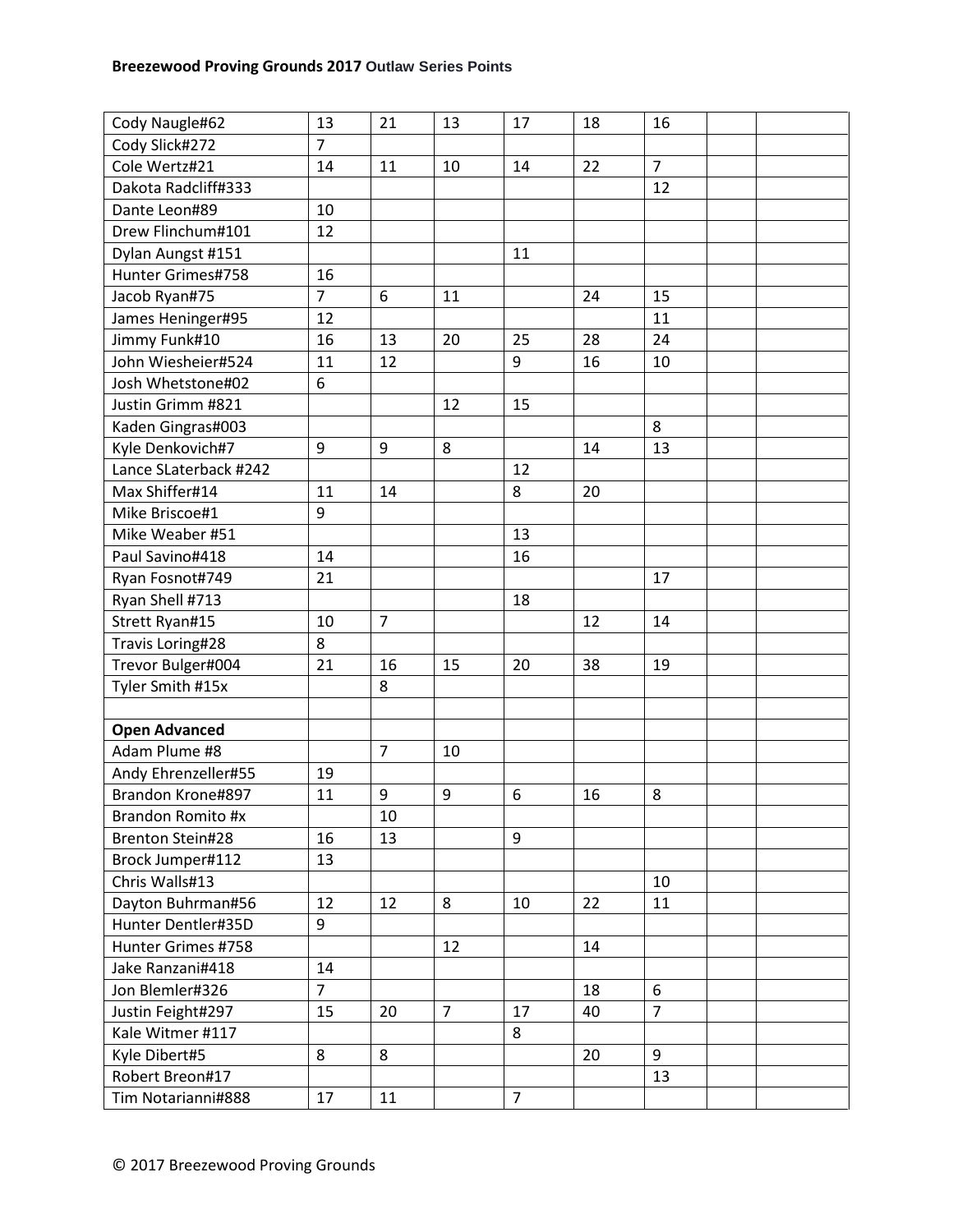| Tommy Vossmann#26       |                 |                 |                 |                 | 24              |                 |  |
|-------------------------|-----------------|-----------------|-----------------|-----------------|-----------------|-----------------|--|
| Ty Gehman#113           | 24              | 15              | 17              | 12              | 26              | 18              |  |
| Ty Hornberger#9         | 10              |                 |                 |                 |                 |                 |  |
| Wes Lewis#79            |                 |                 |                 |                 | 30              |                 |  |
|                         |                 |                 |                 |                 |                 |                 |  |
| <b>Women Open</b>       |                 |                 |                 |                 |                 |                 |  |
| Breanna Savage#104      |                 |                 |                 |                 |                 | 8               |  |
| Emily Ramond#512        | 10              |                 |                 |                 |                 |                 |  |
| Falecha Dashem #118     |                 |                 |                 | 8               |                 | 6               |  |
| Holly Carroll#595       | 9               |                 |                 |                 | 18              |                 |  |
| Kenzi Hinson#17         | 6               |                 |                 |                 |                 |                 |  |
| Maddie Hill#505         | 8               | 14              | 6               | $\overline{7}$  | 14              | $\overline{7}$  |  |
| Madison Lukasik#8       | 17              | $\overline{7}$  | $\overline{7}$  | 11              | 22              | 11              |  |
| Shelby Cobrando#55      | 12              | 9               | 14              | 16              | 32              | 16              |  |
| Tabby Hushon#4          | $\overline{7}$  | 6               | 9               | 9               | 16              | 9               |  |
|                         |                 |                 |                 |                 |                 |                 |  |
| <b>Vet 30+</b>          |                 |                 |                 |                 |                 |                 |  |
| Adam Bills#34           |                 |                 |                 |                 |                 | 8               |  |
| Benny Franks#79         |                 |                 |                 |                 |                 | 17              |  |
| Bill Haer #66           |                 | 9               | $\overline{7}$  | 8               |                 | 6               |  |
| Brian Jenkins#0         | 18              |                 |                 |                 |                 |                 |  |
| Chris Prosa #716        |                 |                 |                 | 10              |                 |                 |  |
| Daryl Rhine#45          | 10              | 8               | 9               | 12              | 28              | 12              |  |
| Dave Savage#104         |                 |                 |                 |                 |                 | 10              |  |
| Howard Dashem#629       | 9               | $\overline{7}$  | 6               | 9               | 14              | $\overline{7}$  |  |
| John Shank#820          | 8               | 6               | 14              | $\overline{7}$  | 18              | 9               |  |
| Josh Atkins#19          | 13              | 11              |                 | 17              |                 |                 |  |
| Josh Shiffer #14        |                 |                 |                 |                 | 12              |                 |  |
| Mike Briscoe#1          | 11              |                 |                 |                 |                 |                 |  |
| Travis Loring#28        | $\overline{7}$  |                 |                 |                 |                 |                 |  |
| Tyler Smith #15         |                 | 16              |                 |                 |                 |                 |  |
|                         |                 |                 |                 |                 |                 |                 |  |
| <b>Open Trophy</b>      |                 |                 |                 |                 |                 |                 |  |
| Andrew Pompa#171        | $11^{th}$       |                 |                 |                 |                 |                 |  |
| Braden Shiamone #02     |                 | 3 <sup>rd</sup> |                 |                 |                 |                 |  |
| <b>Brenton Stein#28</b> | 5 <sup>th</sup> |                 |                 |                 |                 |                 |  |
| Cameron Graybill#888    | $6^{\text{th}}$ |                 |                 | 3 <sup>rd</sup> |                 |                 |  |
| Cole Wertz#21           | 7 <sup>th</sup> | 2 <sup>nd</sup> |                 | 2 <sup>nd</sup> |                 |                 |  |
| Corey Weaverling#69c    |                 |                 |                 |                 |                 | 3 <sup>rd</sup> |  |
| Dakota Radcliff#333     |                 |                 |                 | 5 <sup>th</sup> | 3 <sup>rd</sup> |                 |  |
| Dayton Buhrman#56       | 2 <sup>nd</sup> | 1 <sup>st</sup> | 2 <sup>nd</sup> | 1 <sup>st</sup> | 2 <sup>nd</sup> | 1 <sup>st</sup> |  |
| Drew Flinchum#101       | $12^{th}$       |                 |                 |                 |                 |                 |  |
| Isaac Keg#713           |                 |                 |                 |                 |                 | 5 <sup>th</sup> |  |
| Jacob Ryan#75           | $q^{th}$        |                 |                 |                 |                 |                 |  |
| Josh Whetstone#02       | 4 <sup>th</sup> |                 |                 |                 |                 |                 |  |
| Kaden Gingras#003       |                 |                 |                 |                 |                 | 6 <sup>th</sup> |  |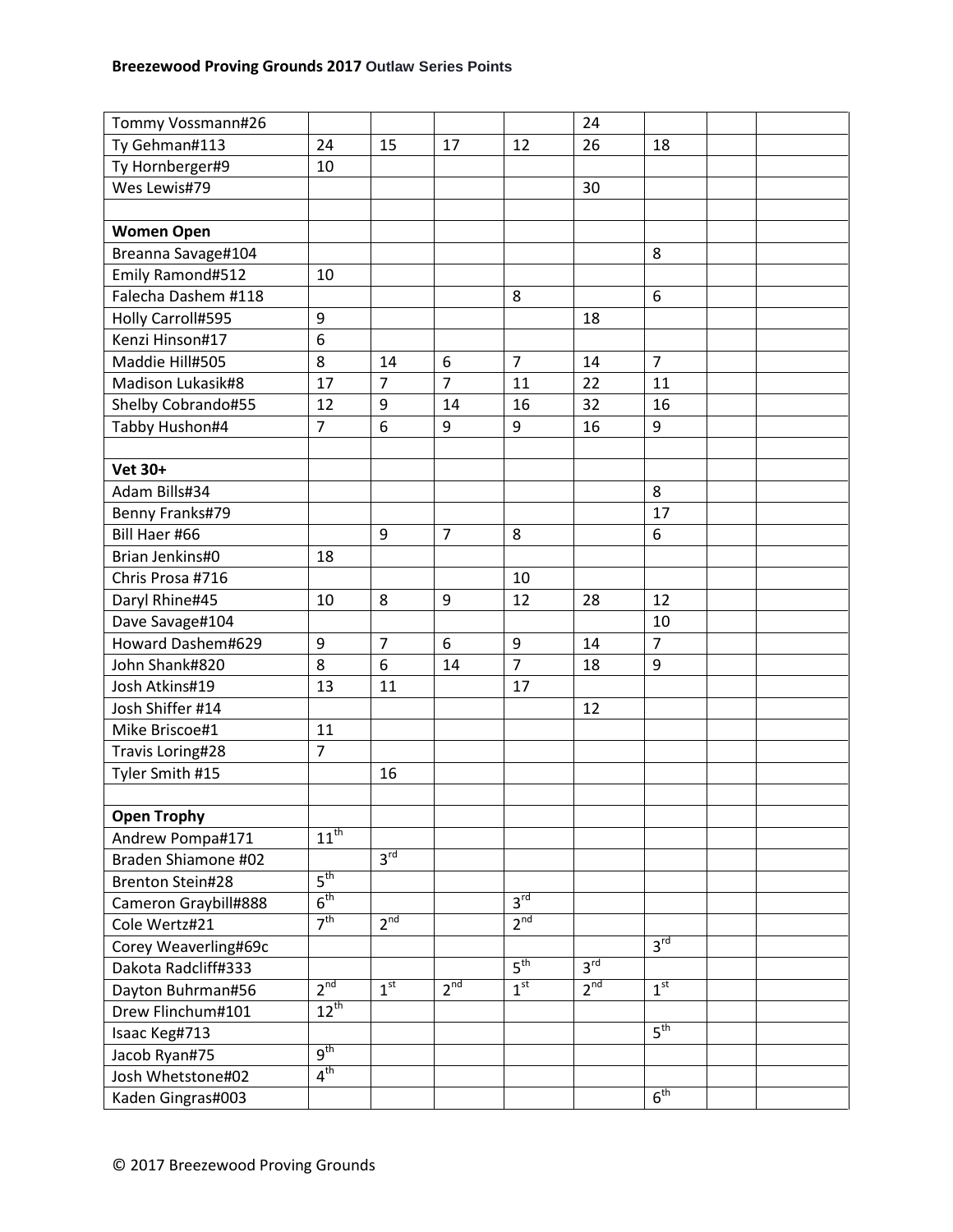| Kyle Dibert#5          | 3 <sup>rd</sup>  |                 |                 |                 |                 | 2 <sup>nd</sup> |  |
|------------------------|------------------|-----------------|-----------------|-----------------|-----------------|-----------------|--|
| Max Shiffer#14         | $10^{th}$        |                 |                 |                 |                 |                 |  |
| Ryan Fosnot#749        | 1 <sup>st</sup>  |                 |                 |                 |                 |                 |  |
| Ryan Post#88           | 13 <sup>th</sup> | 4 <sup>th</sup> |                 |                 |                 | 4 <sup>th</sup> |  |
| Ryan Shell #713        |                  |                 |                 | 4 <sup>th</sup> |                 |                 |  |
| Scott Wolfe #22        |                  |                 | 1 <sup>st</sup> |                 |                 |                 |  |
| Strett Ryan#15         | 8 <sup>th</sup>  |                 |                 |                 |                 |                 |  |
| Wes Lewis#79           |                  |                 |                 |                 | 1 <sup>st</sup> |                 |  |
|                        |                  |                 |                 |                 |                 |                 |  |
| 3 Wheeler Open         |                  |                 |                 |                 |                 |                 |  |
| Todd Carl #302         |                  |                 | 13              |                 |                 |                 |  |
| Tyler Connaster #350   |                  |                 | 6               |                 |                 |                 |  |
| Zach Howard #249       |                  |                 | 8               |                 |                 |                 |  |
|                        |                  |                 |                 |                 |                 |                 |  |
| <b>Trikes</b>          |                  |                 |                 |                 |                 |                 |  |
|                        |                  |                 |                 |                 |                 |                 |  |
| 200X                   |                  |                 |                 |                 |                 |                 |  |
| Brayden Owenburg#59    | $\overline{7}$   |                 |                 |                 |                 | 6               |  |
| Brian Sendek#122       | 11               |                 |                 |                 |                 | 13              |  |
| Bryan Ditch#97         | 23               |                 |                 |                 |                 | $\overline{7}$  |  |
| David Swinger#415      |                  |                 |                 |                 |                 | 10              |  |
| Isaiah Marker#12       | 15               |                 |                 |                 |                 | 12              |  |
| John Souto#316         | 14               |                 |                 |                 |                 | 8               |  |
| Josh Kravchak#21       | 16               |                 |                 |                 |                 | 17              |  |
| Kyle McMickle#300      | 13               |                 |                 |                 |                 |                 |  |
| Mike Hathcock#886      |                  |                 |                 |                 |                 | 9               |  |
| Nathan Offman#4        |                  |                 |                 |                 |                 | 15              |  |
| Nick Day#86            | 12               |                 |                 |                 |                 |                 |  |
| Ross Massa#39          |                  |                 |                 |                 |                 | 14              |  |
| Sean Ridgeway#314      | 18               |                 |                 |                 |                 | 22              |  |
| Stephanie Sendek#704   | 8                |                 |                 |                 |                 |                 |  |
| Terry Schmelzle#1985   | 9                |                 |                 |                 |                 |                 |  |
| Thame Tigre#148        | 10               |                 |                 |                 |                 |                 |  |
| Thomas Tigner#148      |                  |                 |                 |                 |                 | 11              |  |
|                        |                  |                 |                 |                 |                 |                 |  |
| <b>Two Stroke Open</b> |                  |                 |                 |                 |                 |                 |  |
| Alan Pack#30           | $\overline{7}$   |                 |                 |                 |                 |                 |  |
| Cory Mahardy#43        |                  |                 |                 |                 |                 | 8               |  |
| Cory Mahardy#88        | 6                |                 |                 |                 |                 |                 |  |
| Cory Owenburg#22       | 9                |                 |                 |                 |                 | 11              |  |
| Dave Swinger#520       | 12               |                 |                 |                 |                 | 9               |  |
| Greg Huntley#23        | 11               |                 |                 |                 |                 | 18              |  |
| John Souto#747         |                  |                 |                 |                 |                 | $10\,$          |  |
| Josh Crone#108         | 19               |                 |                 |                 |                 | $\overline{7}$  |  |
| Larry Watkins#87       | 14               |                 |                 |                 |                 | 13              |  |
| Ray Eldridge#747       | $10\,$           |                 |                 |                 |                 |                 |  |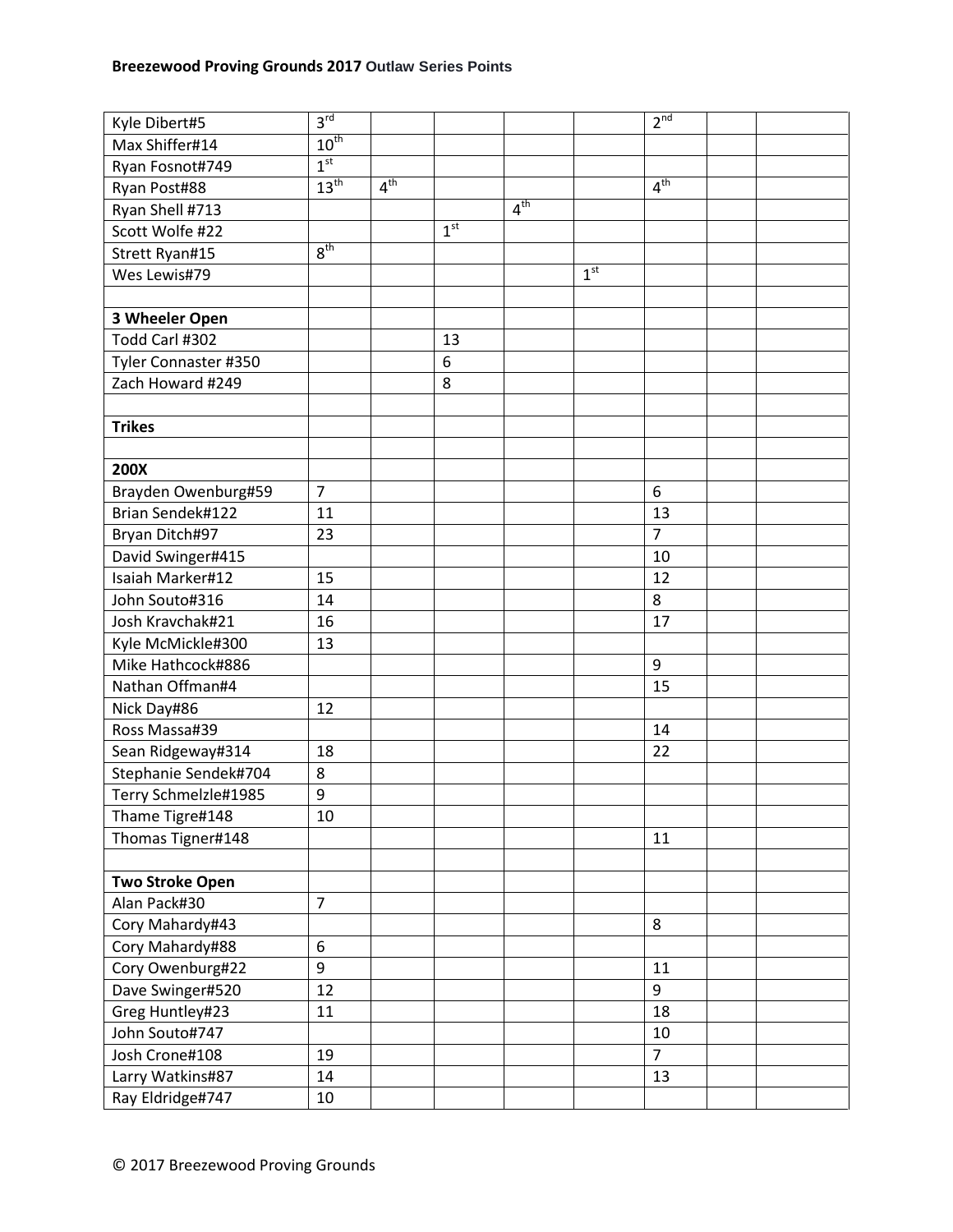| Todd Carl#302           | 8              |  |  |                |  |
|-------------------------|----------------|--|--|----------------|--|
|                         |                |  |  |                |  |
| Two Stroke up to 265    |                |  |  |                |  |
| Alan Pack#30            | 8              |  |  |                |  |
| Brad Waddell#714        | 9              |  |  | 6              |  |
| <b>Brent Baker#15</b>   | 25             |  |  |                |  |
| Cory Owenburg#22        | 17             |  |  | 12             |  |
| Dalton Gish#444         | 14             |  |  |                |  |
| Dustin Trey#24          |                |  |  | 13             |  |
| George Hodges#510       |                |  |  | 11             |  |
| Joe Day#913             | $\overline{7}$ |  |  |                |  |
| John Souto#316          | 16             |  |  |                |  |
| Josh Gettemy#325        | 13             |  |  |                |  |
| Josh Kravchak#21        | 20             |  |  | 15             |  |
| Kyle McMickle#300       | 12             |  |  |                |  |
| Larry Watkins#37        | 18             |  |  | 20             |  |
| Lyle Offman#64          |                |  |  | 10             |  |
| Nick Day#30             | 11             |  |  |                |  |
| Pat Armstrong#24        |                |  |  | 9              |  |
| Regina Swinger#3        | 10             |  |  | 8              |  |
| Thomas Tigner#148       |                |  |  | $\overline{7}$ |  |
| Zacney Howard#x249      | 15             |  |  |                |  |
|                         |                |  |  |                |  |
| 350X                    |                |  |  |                |  |
| Cory Nicholson#317      | 8              |  |  |                |  |
| Dave Ridgeway#42        | 11             |  |  | 10             |  |
| George Hodges#510       | 9              |  |  | $\overline{7}$ |  |
| Josh Gettamy#819        |                |  |  | 9              |  |
| Lee Marker#38           | 18             |  |  | 12             |  |
| Ruston Renn#69          | 10             |  |  | 8              |  |
| Sean Ridgeway#40        | 13             |  |  | 17             |  |
| Steven Jacoby#17x       | $\overline{7}$ |  |  | 6              |  |
| Terry Schmelzle#777     | 6              |  |  |                |  |
|                         |                |  |  |                |  |
| <b>Women Open</b>       |                |  |  |                |  |
| Missy Ruposo-Huntley#13 | 8              |  |  | 13             |  |
| Regina Swinger#3        | 13             |  |  | 8              |  |
|                         |                |  |  |                |  |
| <b>HardTail</b>         |                |  |  |                |  |
| Brad Waddell#714        |                |  |  | 12             |  |
| Gary Tolar#71           |                |  |  | $\overline{7}$ |  |
| Joe Day#913             | 12             |  |  |                |  |
| Stephanie Sendek#704    | $\overline{7}$ |  |  |                |  |
|                         |                |  |  |                |  |
|                         |                |  |  |                |  |
|                         |                |  |  |                |  |